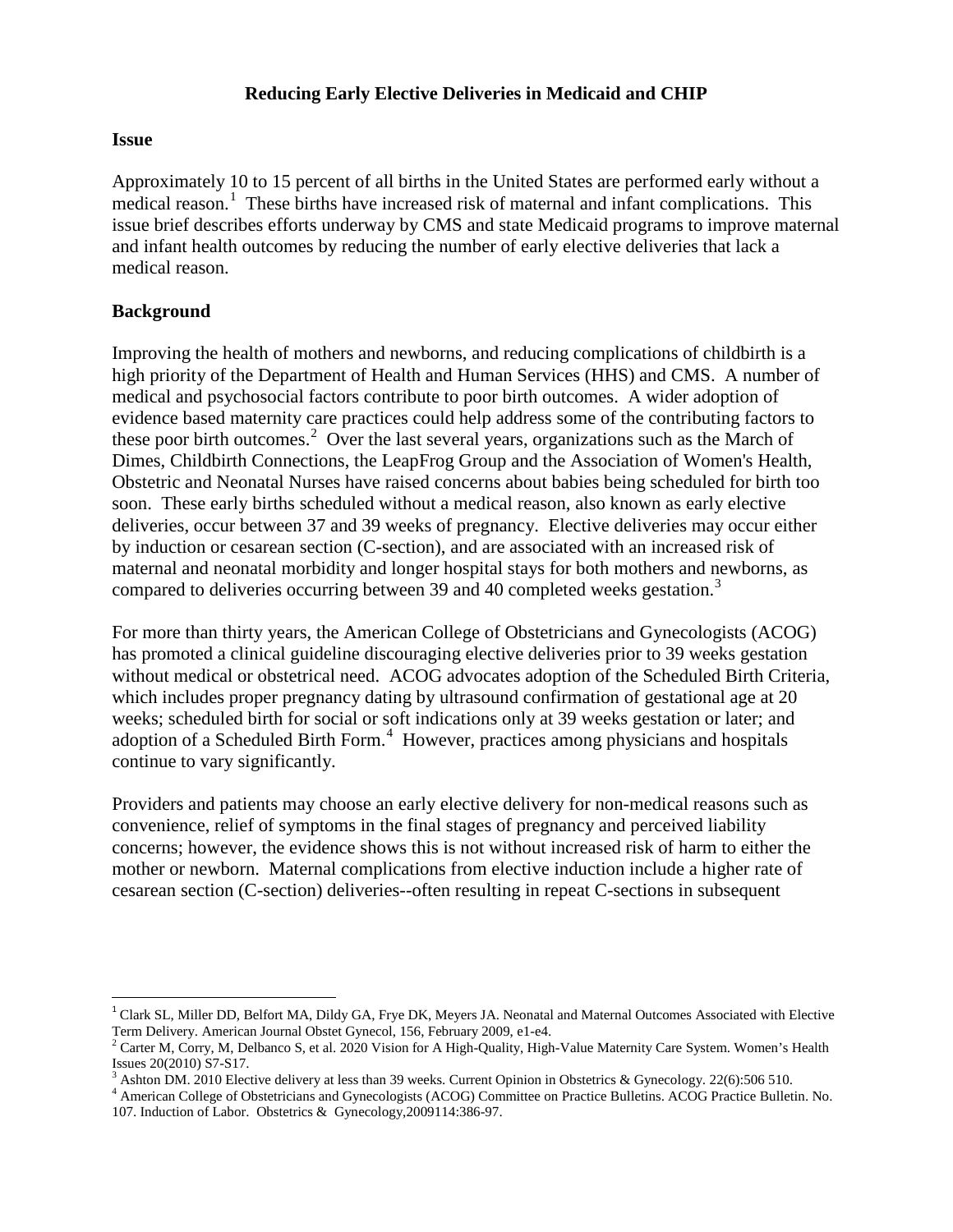pregnancies--as well as other medical complications.<sup>[5](#page-1-0),[6](#page-1-1),[7,](#page-1-2)[8](#page-1-3)</sup> Infants born between 36 and 38 weeks gestation may weigh and appear to be the same as those born later, but are more likely to have serious lung problems and other medical conditions resulting in admissions to the neonatal intensive care unit (NICU). Long term effects in academic achievement, as measured by math and reading performance in third grade, are also evident with variations in gestational age at delivery.<sup>[9](#page-1-4)</sup>

While deliveries occurring between 37 and 39 weeks decreased by three percent between 2006 and 2010, possibly due to recent attention on the risks of early elective deliveries, systematic efforts are needed involving all stakeholders—providers, large employers, payers and regulators, to foster widespread change in maternity care practices.<sup>[10](#page-1-5)</sup> Since nearly 2 of 3 women enrolled in Medicaid are in their reproductive years and Medicaid currently finances about 45 percent of all births in the United States, CMS and states have an opportunity to play a major role in improving the quality of maternity care and birth outcomes, as well as better measuring how care is delivered to pregnant and post-partum women. Focusing on early elective deliveries provides an opportunity for Medicaid agencies to participate in public-private partnership efforts to reduce early elective deliveries.

#### **CMS Efforts Underway to Reduce Early Elective Deliveries**

 $\overline{\phantom{a}}$ 

CMS launched two initiatives in 2012 to improve perinatal health outcomes. One initiative, Strong Start for Mothers and Newborns, led by the CMS Innovation Center (CMMI) working in partnership with the Center for Medicaid and CHIP Services (CMCS), includes two primary strategies: (1) testing ways to encourage best practices for reducing the number of early elective deliveries that lack medical indication across all payer types; and (2) testing three models of enhanced prenatal care<sup>11</sup> for reducing preterm births among women covered by Medicaid/CHIP. The other national activity, CMCS' Expert Panel for Improving Maternal and Infant Health Outcomes<sup>[12](#page-1-7)</sup> (the Expert Panel) is identifying specific opportunities and strategies to provide better care, while reducing the cost of care for mothers and infants covered by Medicaid/CHIP.

The Strong Start strategy for reducing early elective deliveries consists of multiple activities. A broad based multi-media and educational outreach campaign focused on providers and expectant

<span id="page-1-0"></span><sup>5</sup> Maslow AS and Sweeny AL. Elective Induction of Labor as a Risk Factor for Cesarean Delivery Among Low-Risk Women at

<span id="page-1-1"></span>Term. Obstetrics & Gynecology, 2000; 95:917–922.<br><sup>6</sup> Clark SL, Miller DD, Belfort MA, Dildy GA, Frye DK, Meyers JA. Neonatal and Maternal Outcomes Associated with Elective<br>Term Delivery. American Journal Obstet Gynecol, 15

<span id="page-1-2"></span><sup>&</sup>lt;sup>7</sup> Belfort MA, Clark SL, Saade GR, Kleja K; Dildy GA, Van Veen, and others. Hospital Readmission After Delivery: Evidence for an Increased Incidence of Nonurogenital Infection in the Immediate Postpartum Period. Obstetrical & Gynecological Survey:

<span id="page-1-3"></span>May 2010, 65(5): 289-290.<br><sup>8</sup> Engle WA, Tomashek KM, Wallman C and the Committee on Fetus and Newborn. 2007. "Late-Preterm" Infants: A Population at Risk. Pediatrics, 120(6): 1390-1401.

<span id="page-1-4"></span> $9$  Noble KG, Fifer WP, Rauh VA, Nomura Y, and Andrews HF. 2012. Academic Achievement Varies With Gestational Age

<span id="page-1-5"></span>Among Children Born at Term. Pediatrics;130:1–8.<br><sup>10</sup> Martin JA, Hamilton BE, Ventura SJ, Osterman MJK, Wilson EC and Mathews TJ. Births: Final Data for 2010. National Vital Statistics Reports August 2012: 61(8).

<span id="page-1-6"></span><sup>&</sup>lt;sup>11</sup> The three models of enhanced prenatal care are centering/group care, birthing centers, and medical homes. For additional information see: [http://innovations.cms.gov/initiatives/Strong-Start/.](http://innovations.cms.gov/initiatives/Strong-Start/) CMS will also evaluate HRSA's Maternal, Infant, and Early Childhood Home Visiting program (MIECHV) as the fourth model of enhanced prenatal care.

<span id="page-1-7"></span><sup>&</sup>lt;sup>12</sup> The Expert Panel, co-chaired by the Ohio Medicaid Medical Director and the immediate past president of ACOG, consists of Medicaid medical directors, clinical experts, representatives of health plans, and advocacy stakeholder groups.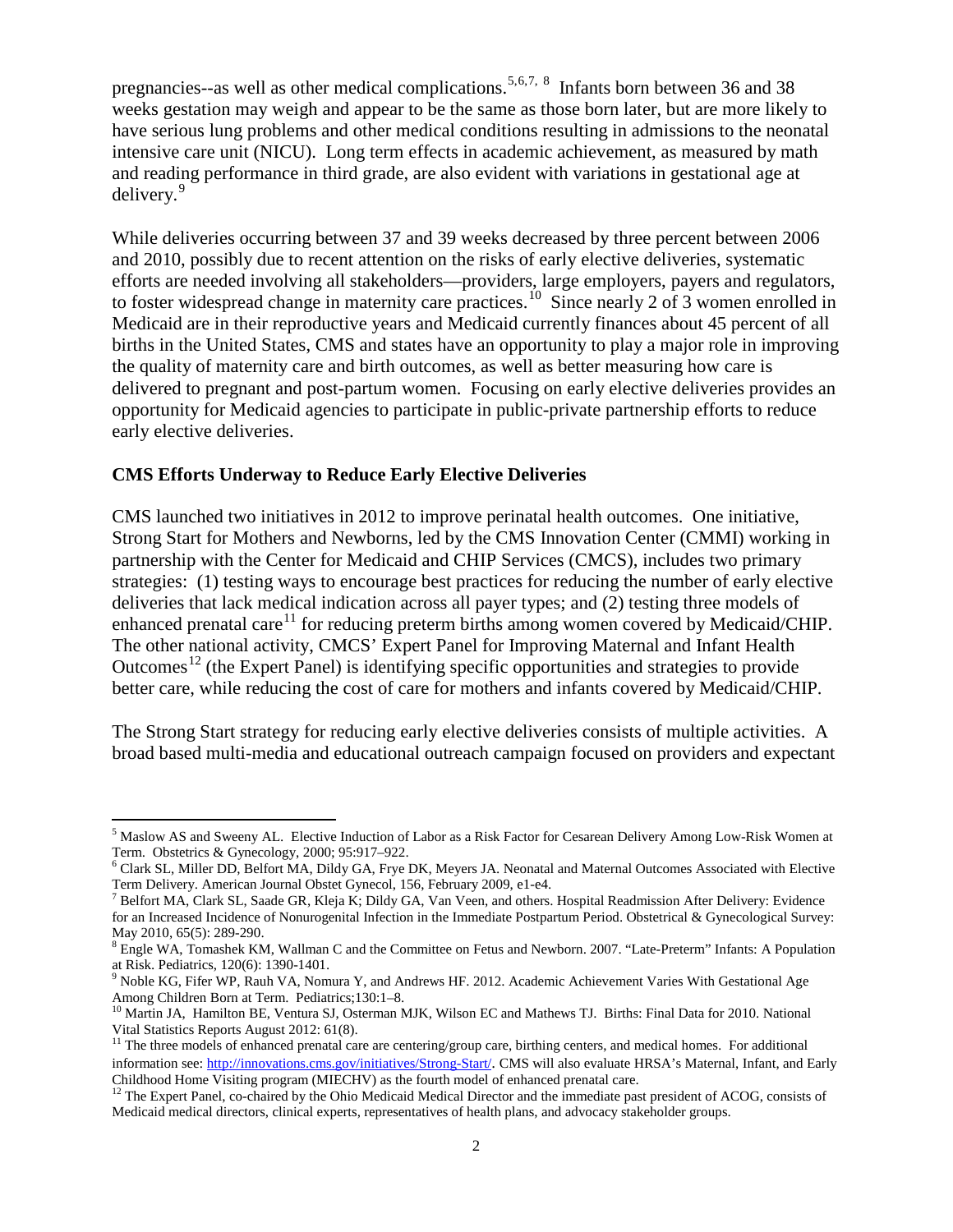women will promote awareness of risks associated with early elective deliveries. CMS is also partnering with advocacy and professional organizations, including the March of Dimes and ACOG to spread the message as part of this strategy. Additionally, over 3700 hospitals are participating in Partnership for Patients, a HHS sponsored public-private effort to improve the safety, reliability and cost of hospital care, as part of Hospital Engagement Networks (HENs) to identify and spread best practices. The HENs were selected by CMS to identify solutions to adverse outcomes, develop collaborative initiatives, and provide technical assistance to individual hospitals to facilitate the adoption of evidence-based clinical practices that improve patient care and safety. Reduction in early elective deliveries is one obstetric safety area of focus within most of the HENs. Appendix A shows the HENs by state that committed to working on reducing early elective deliveries.

CMCS' Expert Panel is identifying strategies to improve care during pregnancy and delivery, as well as opportunities to improve preconception, post-partum and inter-conception care for women covered by Medicaid and CHIP. The Expert Panel is also working to align Medicaid's efforts to improve birth outcomes with existing national and regional efforts, especially efforts related to Strong Start's strategy of reducing early elective deliveries. The Panel, thus far, is also seeking to align its efforts with those of the Health Resources and Services Administration (HRSA) Collaborative Improvement & Innovation Network (COIN) to Reduce Infant Mortality, the Medicaid Medical Directors Learning Network and the National Governor's Association Learning Network on Improving Birth Outcomes.

In an effort to promote transparency, accountability and continuous improvement, CMS supports collection and reporting of quality measures. Two quality measurement activities are available to support CMS initiatives to reduce early elective deliveries. First, the initial core set of quality measures for adults in Medicaid, <sup>13</sup> includes the National Quality Forum endorsed measure (#0469) for Elective Deliveries Prior to 39 Completed Weeks Gestation. Voluntary reporting of this measure along with other core measures is scheduled to begin in January 2014. This information will help CMS and states evaluate progress in reducing non-medically indicated early elective deliveries among Medicaid beneficiaries. Second, a final rule including the early elective delivery measure in the Hospital Inpatient Quality Reporting (IQR) Program<sup>[14](#page-2-1)</sup> was issued in August 2012. Beginning in 2013 hospitals can report data on this measure to the IQR that will be publicly available on the Hospital Compare website. By 2015, payment updates will be based in part on rates achieved by hospitals for the early elective delivery measure—linking quality of care with payment.

#### **Medicaid's Pilot Experiences in Reducing Early Elective Deliveries**

In 2005, in an effort to reduce the rise in preterm birth, CMS convened a group of nationally recognized experts in quality improvement, pediatrics, neonatology and obstetrics, as well as state Medicaid medical directors, to develop a project to promote the use of evidence-based clinical practices to improve newborn outcomes. The Neonatal Outcomes Improvement Project, based on ten clinical interventions, was conceived as a multi-state, public-private partnership of a broad base of stakeholders using a Quality Collaborative model for breakthrough

<span id="page-2-0"></span><sup>&</sup>lt;sup>13</sup> These measures were identified as required by Section 2701 of the Affordable Care Act.

<span id="page-2-1"></span><sup>&</sup>lt;sup>14</sup> Information on the Final Rule for IQR Reporting is available at: [www.federalregister.gov/articles/2012/08/31/2012-](http://www.federalregister.gov/articles/2012/08/31/2012-19079/medicare-program-hospital-inpatient-prospective-payment-systems-for-acute-care-hospitals-and-the) [19079/medicare-program-hospital-inpatient-prospective-payment-systems-for-acute-care-hospitals-and-the](http://www.federalregister.gov/articles/2012/08/31/2012-19079/medicare-program-hospital-inpatient-prospective-payment-systems-for-acute-care-hospitals-and-the)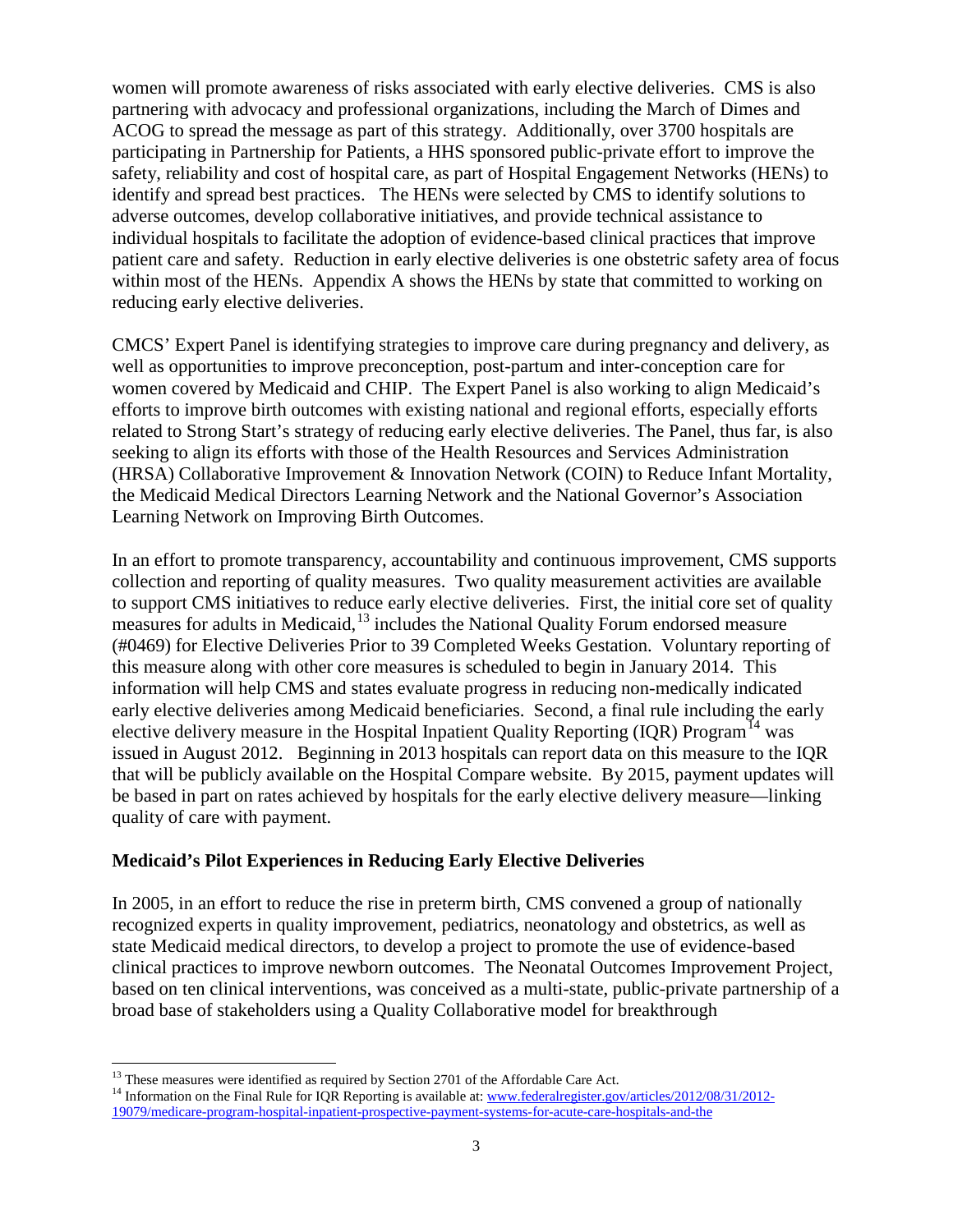improvement—including elements such as evidence reviews, data analysis, feedback, and peer accountability.

CMS funded several states to pilot project interventions through Medicaid Transformation Grants. Ohio and North Carolina received grants that included a focus on reducing early elective deliveries.

Key Findings from Ohio: [15](#page-3-0)

- A partnership of 24 Ohio hospitals, Medicaid and other stakeholders, the Ohio Perinatal Quality Collaborative (OPQC) used a range of interventions to shift almost 21,000 births from 36 to 38 weeks gestation to 39 weeks gestation between September 2008 and October 2011. This shift reduced NICU admissions by 3 percent (approximately 621 admissions). Almost half of these births were to mothers enrolled in Medicaid. Savings from averted NICU admissions alone were an estimated \$24.8 million for the three year period.
- The OPQC also reduced inductions at 36-38 weeks with no apparent medical indication for early delivery. Medicaid induced births at 36-38 weeks declined from a mean of 10% in 2006 to 7 percent in 2011. Similarly, privately insured induced births declined from 13 percent to 6.5 percent in 2011(see Appendix B). Compared to the baseline period, this initiative resulted in approximately \$10 million in annual savings.

Key Findings from North Carolina:<sup>[16](#page-3-1)</sup>

- The Perinatal Quality Collaborative of North Carolina (PQCNC), in partnership with 39 hospital teams accounting for two thirds of the state's deliveries, achieved a 43 percent decrease in the rate of early elective deliveries between October 2009 and June 2010, along with a decrease in NICU admissions and newborn complications.
- PQCNC also demonstrated decreases in all inductions and in repeat C-sections before 39 weeks. The interventions, patient and provider education, peer review of decisions and institution of a "hard stop" policy<sup>17</sup> prevented 370 non-indicated early elective deliveries and shifted a total of 769 deliveries to 39 weeks or greater gestation. By reducing elective inductions that would have resulted in a cesarean section (estimated at 20 percent) and NICU costs for the infants delivered, cost savings were estimated at \$2.4 million.

## **Current State Practices and Options**

Ohio and North Carolina achieved reductions through collaborative models, but there are other strategies that states can undertake to help reduce non-medically necessary, early elective deliveries among Medicaid beneficiaries. Research and state experiences in reducing early

<span id="page-3-0"></span>l <sup>15</sup> Applegate, M. (2012, June 14). Improving Care and Proving It. Presentation given at 2nd Annual CMS Medicaid/CHIP Quality Conference, Baltimore, MD.

<span id="page-3-1"></span><sup>16</sup> McCaffrey, MJ. (2012). Perinatal Quality Collaborative of North Carolina. Neonatal Outcomes Improvement Project (NOIP) Technical Report. Perinatal Quality Collaborative of North Carolina

<span id="page-3-2"></span><sup>&</sup>lt;sup>17</sup> Hard stop defined as denying deliveries without formal documentation of medical necessity scheduled before 39 weeks gestation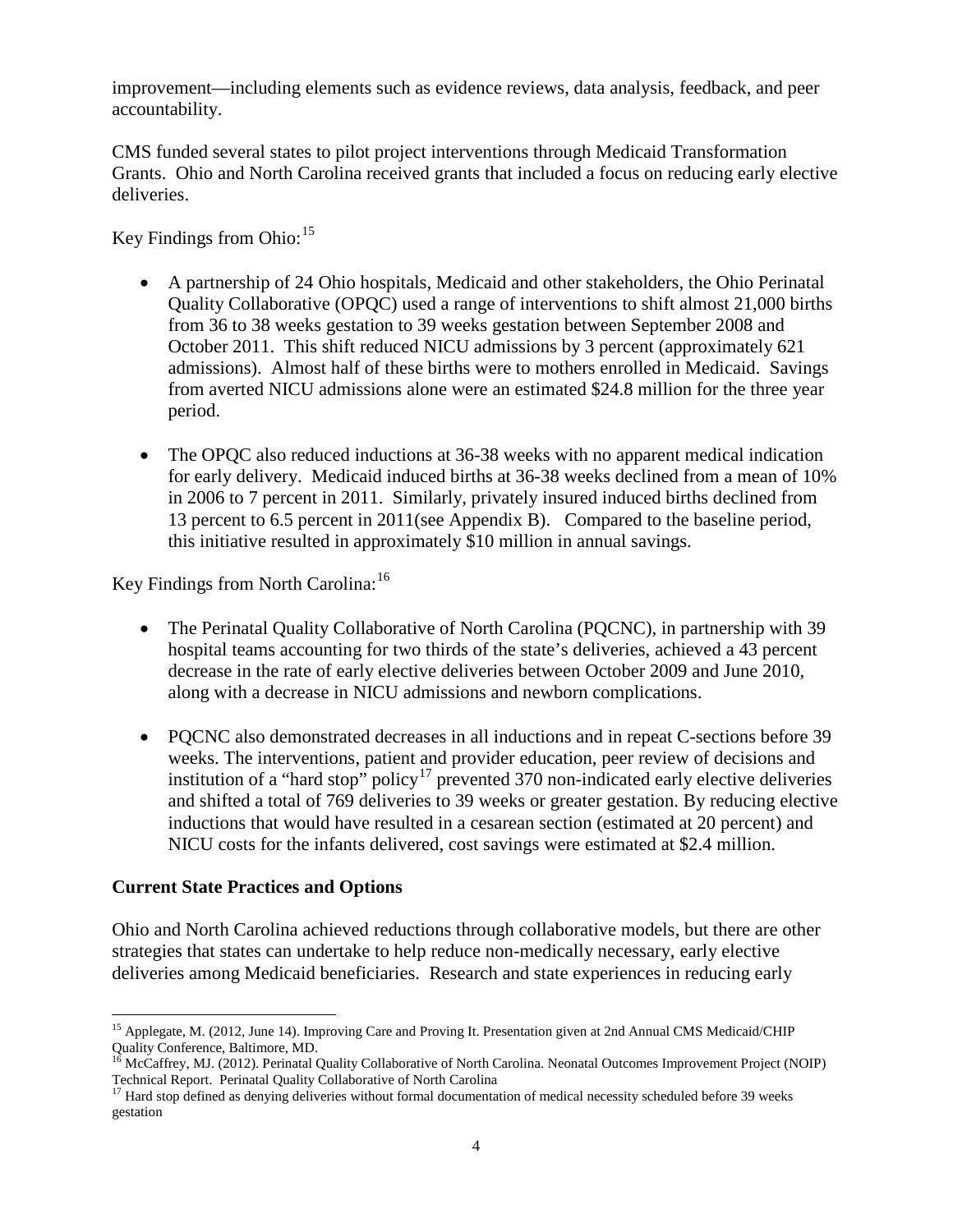elective deliveries indicates that reimbursement policies, prior authorization policies and educational efforts aimed at physicians and patients may result in reductions of early elective deliveries. Appendix C highlights efforts currently underway by states and Medicaid agencies. The following are strategies for Medicaid agencies to consider in efforts to reduce early elective deliveries.

Performance Monitoring and Public Reporting

- Collect and report the early elective delivery measure in the initial core set of adult quality measures $^{18}$
- Utilize reporting of the early elective deliveries quality measures that will be a part of the Inpatient Quality Reporting Program on posted on Hospital Compare.
- Establish targets for early elective delivery reduction

Regulatory/Contracting Approaches

- Require hospitals to establish prior authorization or peer review prior to scheduling early elective deliveries
- Require monthly reporting of hospital early elective deliveries rates by gestational age
- Conduct retrospective reviews or audits

Education, Outreach, and Training

- Collaborate with the CMCS initiative to disseminate targeted, local Medicaid messages to pregnant women on early elective deliveries through Text4Baby
- Establish or become an active participant in state-wide perinatal collaboratives to implement clinical and administrative-focused interventions to reduce early elective deliveries.
- Support the dissemination of obstetric-pediatric communication tools, including chart documentation
- Identify strategies to work with the HENs in efforts to reduce obstetric harm
- Patient education and active patient engagement regarding the risks of early elective deliveries, working with organizations such as March of Dimes and Childbirth **Connections**

Payment/Purchasing Approaches

 $\overline{\phantom{a}}$ 

- Provide payment disincentives for early elective cesarean deliveries (e.g., equalize payment for low-risk vaginal and cesarean births)
- Offer financial bonus payment for hospitals that achieve a threshold reduction in early elective deliveries

<span id="page-4-0"></span><sup>&</sup>lt;sup>18</sup> Initial Core Set of Quality Measures for Adults in Medicaid is available at[: www.medicaid.gov/Medicaid-CHIP-Program-](http://www.medicaid.gov/Medicaid-CHIP-Program-Information/By-Topics/Quality-of-Care/Quality-of-Care-%E2%80%93-Performance-Measurement.html)[Information/By-Topics/Quality-of-Care/Quality-of-Care-%E2%80%93-Performance-Measurement.html](http://www.medicaid.gov/Medicaid-CHIP-Program-Information/By-Topics/Quality-of-Care/Quality-of-Care-%E2%80%93-Performance-Measurement.html)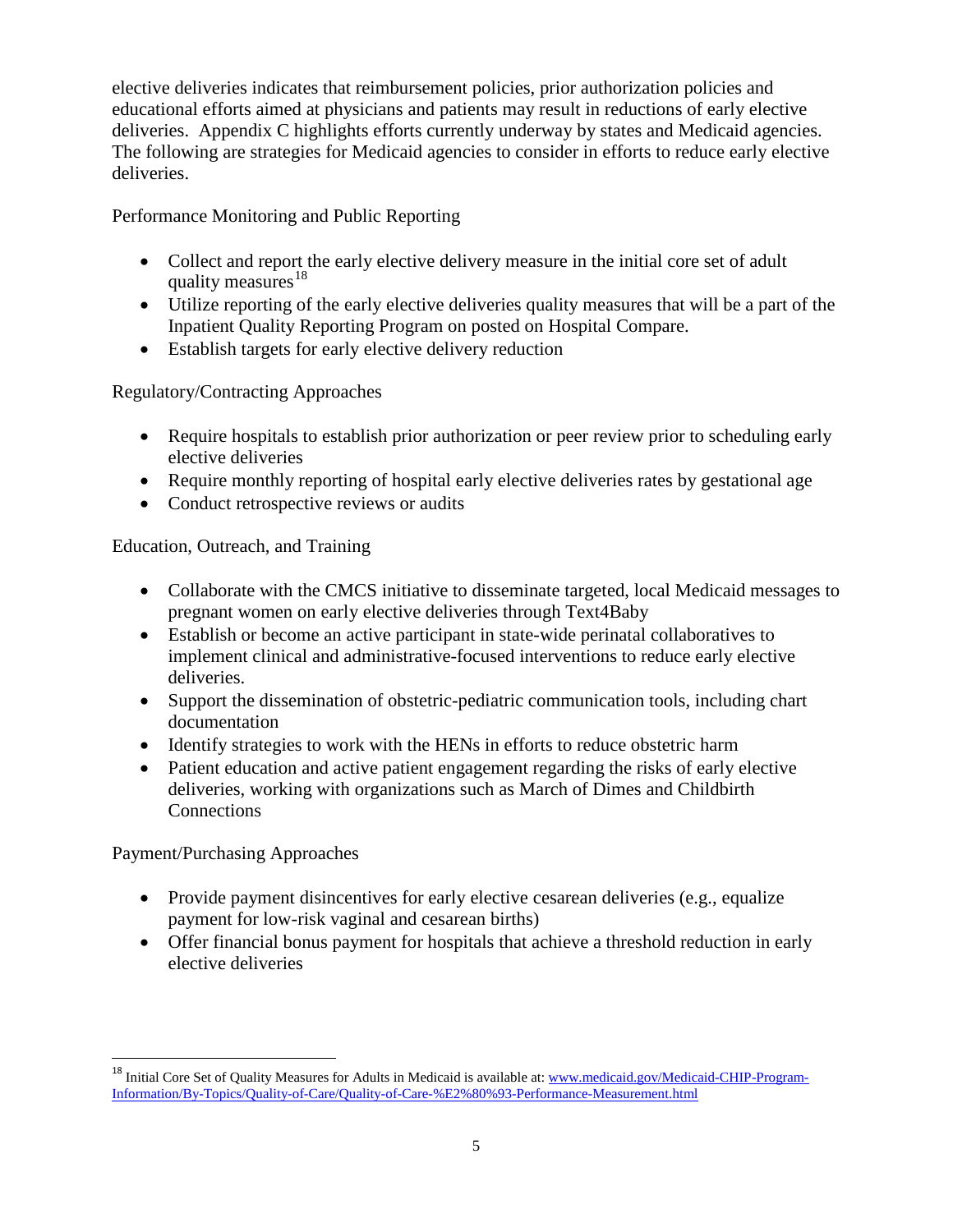### **Conclusion**

A number of public and private sector stakeholders are engaged in efforts to improve birth outcomes, including efforts specifically related to reducing early elective deliveries. In addition to the Medicaid specific efforts described above, other state Medicaid agencies – including AR, FL, MN, NY, TX, WA – have adopted educational and payment strategies to reduce early elective deliveries either by induction or C-section. These efforts and related resources are available to facilitate implementation of quality improvement efforts around reducing early elective deliveries and are presented in the attachment (see Appendix D).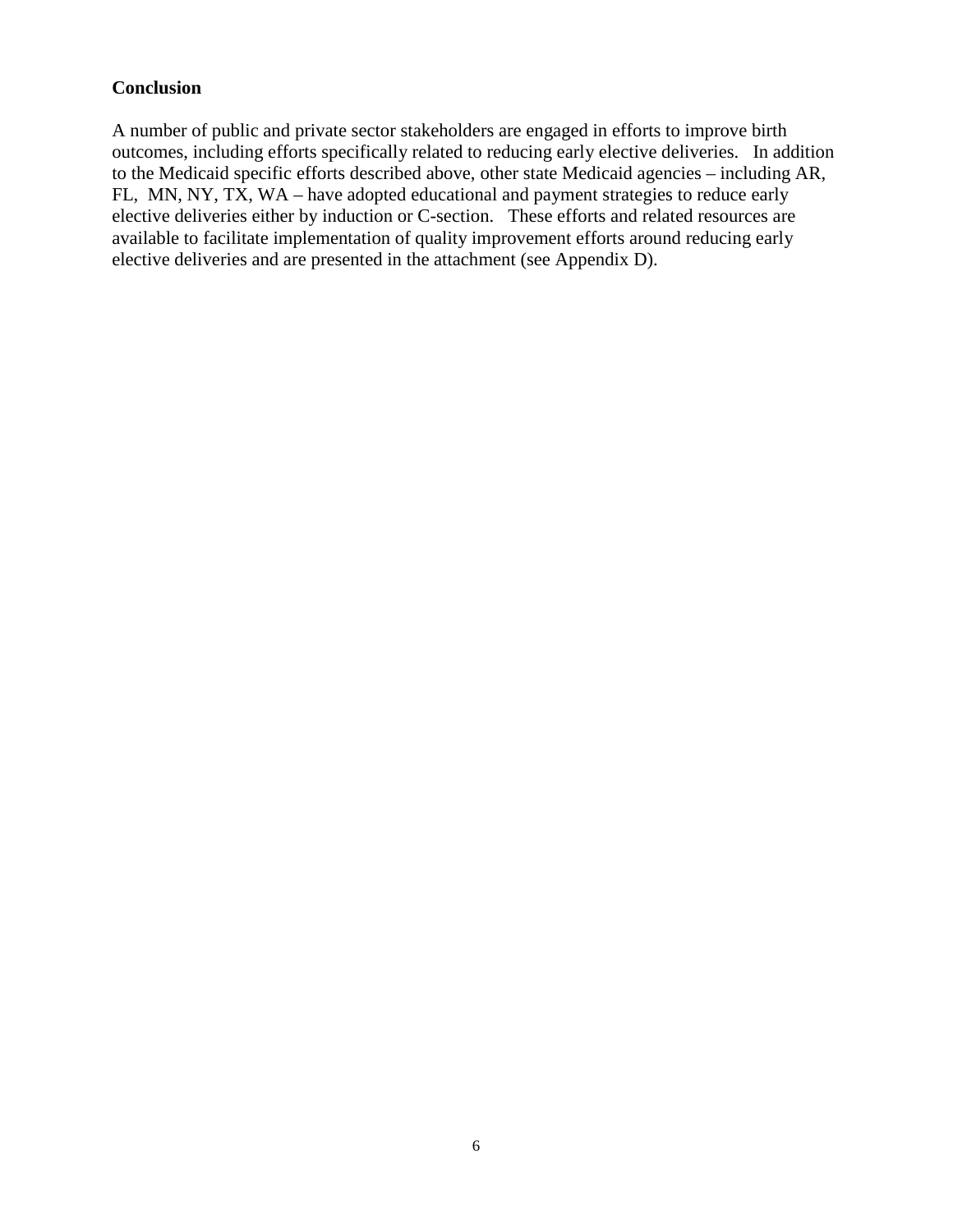#### Appendix A Hospital Engagement Networks by State Focused on Reducing Early Elective Deliveries

|                                                           | AK | AL | <b>AR</b>   | AZ | CA          | CO           | <b>CT</b> | DC | DE | <b>FL</b> | GA | H <sub>I</sub> | IA | ID           | IL           | IN | <b>KS</b>    | KY          |
|-----------------------------------------------------------|----|----|-------------|----|-------------|--------------|-----------|----|----|-----------|----|----------------|----|--------------|--------------|----|--------------|-------------|
| Ascension Health                                          |    | X  |             | X  |             |              | X         | X  |    | X         |    |                |    | $\mathbf X$  | $\mathbf X$  | X  |              |             |
| Carolinas HealthCare System                               |    |    |             |    |             |              |           |    |    |           |    |                |    |              |              |    |              |             |
| Dallas-Fort Worth Hospital Council Foundation             |    |    |             |    |             |              |           |    |    |           |    |                |    |              |              |    |              |             |
| Dignity                                                   |    |    |             | X  | $\mathbf X$ |              |           |    |    |           |    |                |    |              |              |    |              |             |
| GA Hospital Association Research and Education Foundation |    |    |             |    |             |              |           |    |    |           | X  |                |    |              |              |    |              |             |
| American Hospital Association                             |    |    | X           | X  | X           | X            | X         |    |    | X         |    |                |    | $\mathbf{X}$ | $\mathbf X$  | X  | $\mathbf X$  | $\mathbf X$ |
| Iowa Healthcare Collaborative                             |    |    |             |    |             |              |           |    |    |           |    |                | X  |              | X            |    |              |             |
| Joint Commission Resources, Inc.                          |    | X  | X           |    |             |              | X         |    |    | X         |    |                | X  |              | $\mathbf{X}$ |    |              |             |
| Lifepoint Hospitals, Inc.                                 |    | X  | X           | X  |             | $\mathbf{X}$ |           |    |    | X         | X  |                |    |              |              |    | $\mathbf{X}$ | X           |
| Michigan Health & Hospital Association                    |    |    |             |    |             |              |           |    |    |           |    |                |    |              |              |    |              |             |
| Minnesota Hospital Association                            |    |    |             |    |             |              |           |    |    |           |    |                |    |              |              |    |              |             |
| New Jersey Hospital Association                           |    |    |             |    |             |              |           |    |    |           |    |                |    |              |              |    |              |             |
| North Carolina Hospital Association                       |    |    |             |    |             |              |           |    |    |           |    |                |    |              |              |    |              |             |
| National Public Health and Hospital Institute             |    |    |             | X  | X           |              |           |    |    |           |    |                |    | X            | X            | X  |              |             |
| Nevada Hospital Association                               |    |    |             |    |             |              |           |    |    |           |    |                |    |              |              |    |              |             |
| Healthcare Association of New York State                  |    |    |             |    |             |              |           |    |    |           |    |                |    |              |              |    |              |             |
| Ohio Children's Hospital Solutions for Patient Safety     |    |    |             |    | X           | $\mathbf X$  |           |    |    |           |    |                |    |              |              |    |              |             |
| Ohio Hospital Association                                 |    |    |             |    |             |              |           |    |    |           |    |                |    |              |              |    |              |             |
| Hospital & Healthsystem Association of Pennsylvania       |    |    |             |    |             |              |           |    |    |           |    |                |    |              |              |    |              |             |
| Premier                                                   | X  | X  |             | X  | X           | $\mathbf X$  |           |    | X  | X         | X  | X              |    | X            | $\mathbf X$  |    | X            | X           |
| Texas Center for Quality & Patient Safety                 |    |    |             |    |             |              |           |    |    |           |    |                |    |              |              |    |              |             |
| Tennessee Hospital Association                            |    |    | X           |    |             |              |           |    |    |           |    |                |    |              |              |    |              |             |
| University HealthSystem Consortium (UHC)                  |    | X  |             | X  | X           | X            |           | X  |    | X         |    |                | X  |              | X            | X  | X            | X           |
| VHA Inc.                                                  |    | X  | $\mathbf X$ |    |             |              |           |    |    | X         | X  |                |    |              | X            | X  | $\mathbf X$  |             |
| Washington State Hospital Association                     | X  |    |             |    |             |              |           |    |    |           |    |                |    |              |              |    |              |             |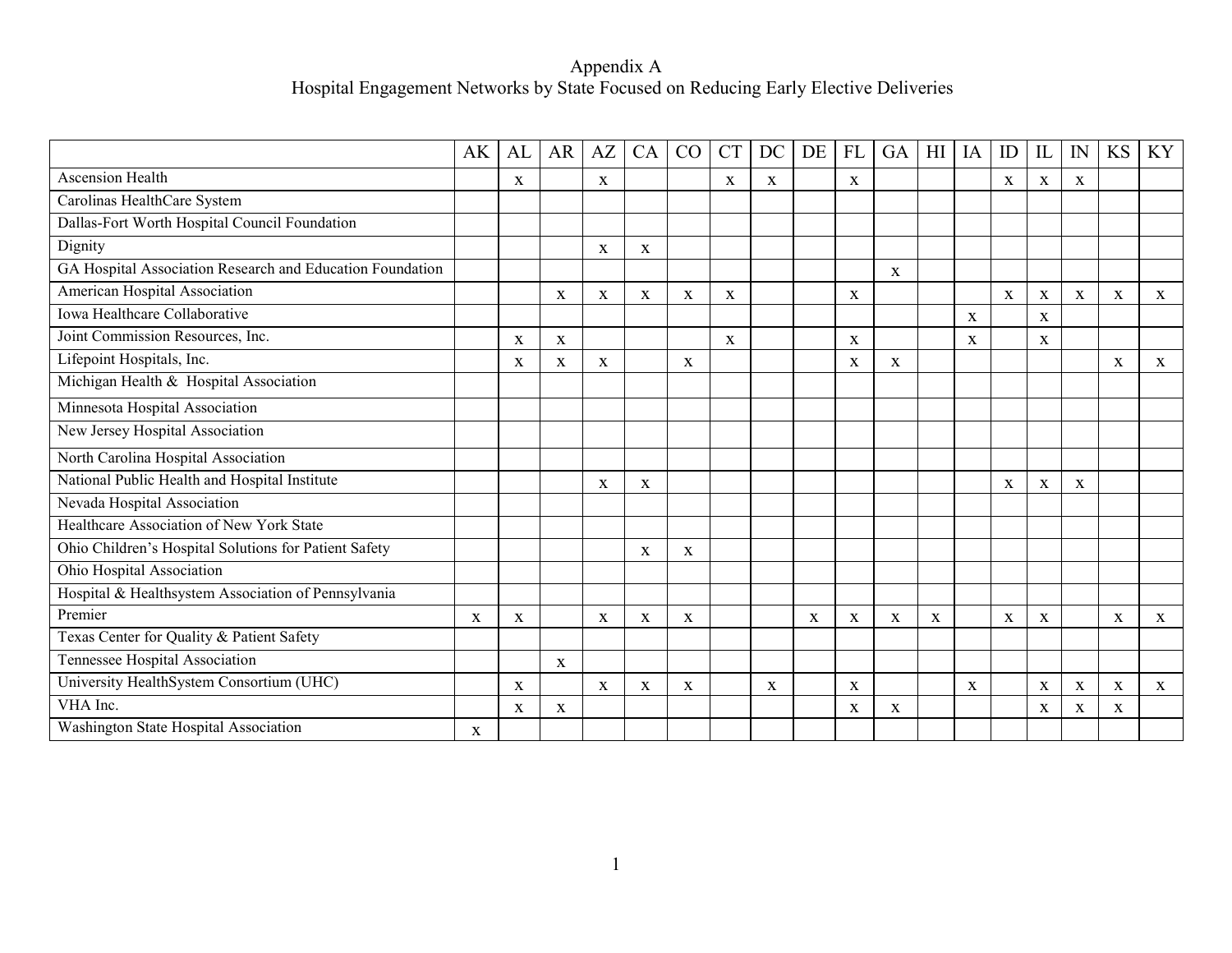Appendix A Hospital Engagement Networks by State Focused on Reducing Early Elective Deliveries

|                                                           | LA          | <b>MA</b>   | <b>MD</b>   | MI          | <b>MN</b>   | M <sub>O</sub> | <b>MS</b>   | MT           | NC          | <b>ND</b> | <b>NE</b>   | <b>NH</b> | NJ           | <b>NM</b>   | <b>NV</b>    | <b>NY</b> |
|-----------------------------------------------------------|-------------|-------------|-------------|-------------|-------------|----------------|-------------|--------------|-------------|-----------|-------------|-----------|--------------|-------------|--------------|-----------|
| <b>Ascension Health</b>                                   |             |             | $\mathbf X$ | X           |             | $\mathbf X$    |             |              |             |           |             |           |              |             |              | X         |
| Carolinas HealthCare System                               |             |             |             |             |             |                |             |              | $\mathbf X$ |           |             |           |              |             |              |           |
| Dallas-Fort Worth Hospital Council Foundation             |             |             |             |             |             |                |             |              |             |           |             |           |              |             |              |           |
| Dignity                                                   |             |             |             |             |             |                |             |              |             |           |             |           |              |             | $\mathbf X$  |           |
| GA Hospital Association Research and Education Foundation |             |             |             |             |             |                |             |              |             |           |             |           |              |             |              |           |
| American Hospital Association                             | X           |             |             |             |             | $\mathbf{X}$   |             | $\mathbf{X}$ |             |           |             | X         |              | X           |              |           |
| Iowa Healthcare Collaborative                             |             |             |             |             |             |                |             |              |             |           | $\mathbf X$ |           |              |             |              |           |
| Joint Commission Resources, Inc.                          |             |             |             | X           |             | $\mathbf X$    | X           |              |             | X         | X           |           |              |             |              |           |
| Lifepoint Hospitals, Inc.                                 | $\mathbf X$ |             |             |             |             |                | X           |              | $\mathbf X$ |           | X           |           |              | $\mathbf X$ | $\mathbf{X}$ |           |
| Michigan Health & Hospital Association                    |             |             |             | $\mathbf X$ |             |                |             |              |             |           |             |           |              |             |              |           |
| Minnesota Hospital Association                            |             |             |             |             | X           |                |             |              |             |           |             |           |              |             |              |           |
| New Jersey Hospital Association                           |             |             |             |             |             |                |             |              |             |           |             |           | X            |             |              |           |
| North Carolina Hospital Association                       |             |             |             |             |             |                |             |              | $\mathbf X$ |           |             |           |              |             |              |           |
| National Public Health and Hospital Institute             | X           |             |             |             |             | $\mathbf{X}$   |             |              |             |           |             |           |              |             |              | X         |
| Nevada Hospital Association                               |             |             |             |             |             |                |             |              |             |           |             |           |              |             | $\mathbf X$  |           |
| Healthcare Association of New York State                  |             |             |             |             |             |                |             |              |             |           |             |           |              |             |              | X         |
| Ohio Children's Hospital Solutions for Patient Safety     |             |             |             | $\mathbf X$ |             | $\mathbf X$    |             |              | $\mathbf X$ |           |             |           |              |             |              |           |
| Ohio Hospital Association                                 |             |             |             |             |             |                |             |              |             |           |             |           |              |             |              |           |
| Hospital & Healthsystem Association of Pennsylvania       |             |             |             |             |             |                |             |              |             |           |             |           |              |             |              |           |
| Premier                                                   | $\mathbf X$ | $\mathbf X$ | $\mathbf X$ |             | $\mathbf X$ | $\mathbf X$    | $\mathbf X$ | $\mathbf X$  | $\mathbf X$ |           | $\mathbf X$ | X         | $\mathbf X$  |             | $\mathbf X$  | X         |
| Texas Center for Quality & Patient Safety                 |             |             |             |             |             |                |             |              |             |           |             |           |              |             |              |           |
| Tennessee Hospital Association                            |             |             |             |             |             |                | $\mathbf X$ |              |             |           |             |           |              |             |              |           |
| University HealthSystem Consortium (UHC)                  | $\mathbf X$ | $\mathbf X$ | $\mathbf X$ | X           | $\mathbf X$ | $\mathbf{X}$   |             |              |             |           | X           |           | $\mathbf{X}$ |             | X            | X         |
| VHA Inc.                                                  | $\mathbf X$ |             | $\mathbf X$ |             |             |                | $\mathbf X$ | $\mathbf X$  |             | X         | $\mathbf X$ |           | X            |             |              |           |
| Washington State Hospital Association                     |             |             |             |             |             |                |             |              |             |           |             |           |              |             |              |           |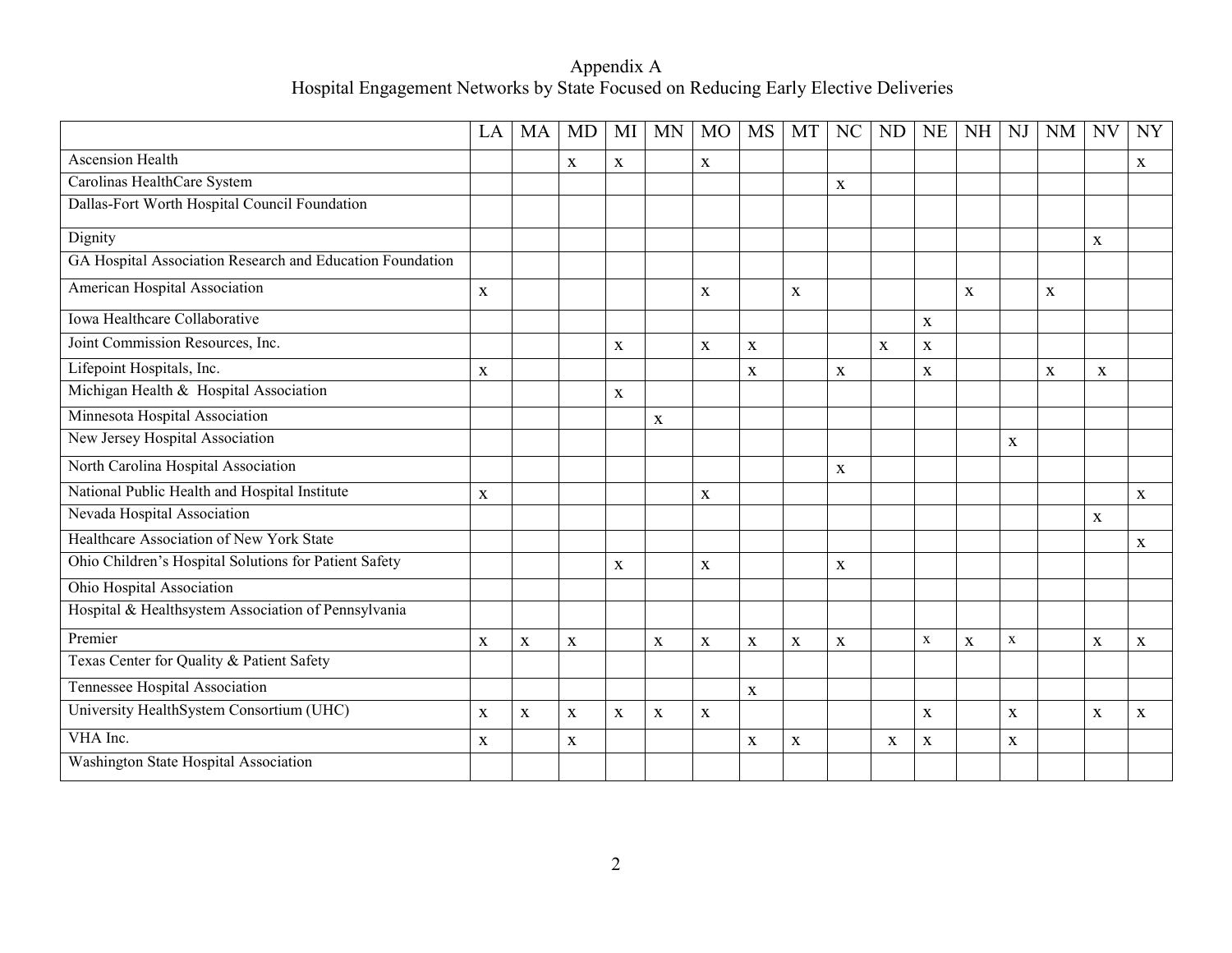#### Appendix A Hospital Engagement Networks by State Focused on Reducing Early Elective Deliveries

|                                                           | <b>OH</b>   | OK | <b>OR</b>   | PA          | <b>PR</b> | <b>RI</b> | <b>SC</b>    | <b>SD</b> | TN | TX          | UT          | VA           | <b>WA</b>   | WI       | WV          | WY |
|-----------------------------------------------------------|-------------|----|-------------|-------------|-----------|-----------|--------------|-----------|----|-------------|-------------|--------------|-------------|----------|-------------|----|
| <b>Ascension Health</b>                                   |             |    |             |             |           |           |              |           | X  | X           |             |              | $\mathbf X$ | $\bf{X}$ |             |    |
| Carolinas HealthCare System                               |             |    |             |             |           |           | $\bf{X}$     |           |    |             |             |              |             |          |             |    |
| Dallas-Fort Worth Hospital Council Foundation             |             |    |             |             |           |           |              |           |    | X           |             |              |             |          |             |    |
| Dignity                                                   |             |    |             |             |           |           |              |           |    |             |             |              |             |          |             |    |
| GA Hospital Association Research and Education Foundation |             |    |             |             |           |           |              |           |    |             |             |              |             |          |             |    |
| American Hospital Association                             |             | X  | X           |             | X         | X         |              | X         |    |             |             |              |             |          | X           |    |
| Iowa Healthcare Collaborative                             |             |    |             |             |           |           |              |           |    |             |             |              |             |          |             |    |
| Joint Commission Resources, Inc.                          | X           |    |             |             |           |           |              |           | X  | X           |             |              |             |          |             |    |
| Lifepoint Hospitals, Inc.                                 |             |    |             |             |           |           |              |           | X  | X           | $\mathbf X$ | X            |             |          | X           | X  |
| Michigan Health & Hospital Association                    |             |    |             |             |           |           |              |           |    |             |             |              |             |          |             |    |
| Minnesota Hospital Association                            |             |    |             |             |           |           |              |           |    |             |             |              |             | X        |             |    |
| New Jersey Hospital Association                           |             |    |             |             |           |           |              |           |    |             |             |              |             |          |             |    |
| North Carolina Hospital Association                       |             |    |             |             |           |           |              |           |    |             |             | X            |             |          |             |    |
| National Public Health and Hospital Institute             | X           |    |             |             |           |           |              |           | X  | X           |             |              |             |          |             |    |
| Nevada Hospital Association                               |             |    |             |             |           |           |              |           |    |             |             |              |             |          |             |    |
| Healthcare Association of New York State                  |             |    |             |             |           |           |              |           |    |             |             |              |             |          |             |    |
| Ohio Children's Hospital Solutions for Patient Safety     | $\mathbf X$ |    |             | X           |           |           |              |           |    | X           |             |              |             |          |             |    |
| Ohio Hospital Association                                 | $\mathbf X$ |    |             |             |           |           |              |           |    |             |             |              |             |          |             |    |
| Hospital & Healthsystem Association of Pennsylvania       |             |    |             | X           |           |           |              |           |    |             |             |              |             |          |             |    |
| Premier                                                   | X           | X  | $\mathbf X$ | X           |           |           | $\bf{X}$     | X         | X  | X           |             | $\mathbf{X}$ | X           | X        | X           | X  |
| Texas Center for Quality & Patient Safety                 |             |    |             |             |           |           |              |           |    | $\mathbf X$ |             |              |             |          |             |    |
| Tennessee Hospital Association                            |             |    |             |             |           |           |              |           | X  |             |             |              |             |          |             |    |
| University HealthSystem Consortium (UHC)                  | X           |    |             | X           |           |           | $\mathbf{x}$ |           |    | X           | X           | X            | $\mathbf X$ | X        | $\mathbf X$ |    |
| VHA Inc.                                                  | $\mathbf X$ | X  |             | $\mathbf X$ |           |           |              |           |    | X           |             | $\mathbf X$  |             |          | X           |    |
| Washington State Hospital Association                     |             |    | X           |             |           |           |              |           |    |             |             |              | X           |          |             |    |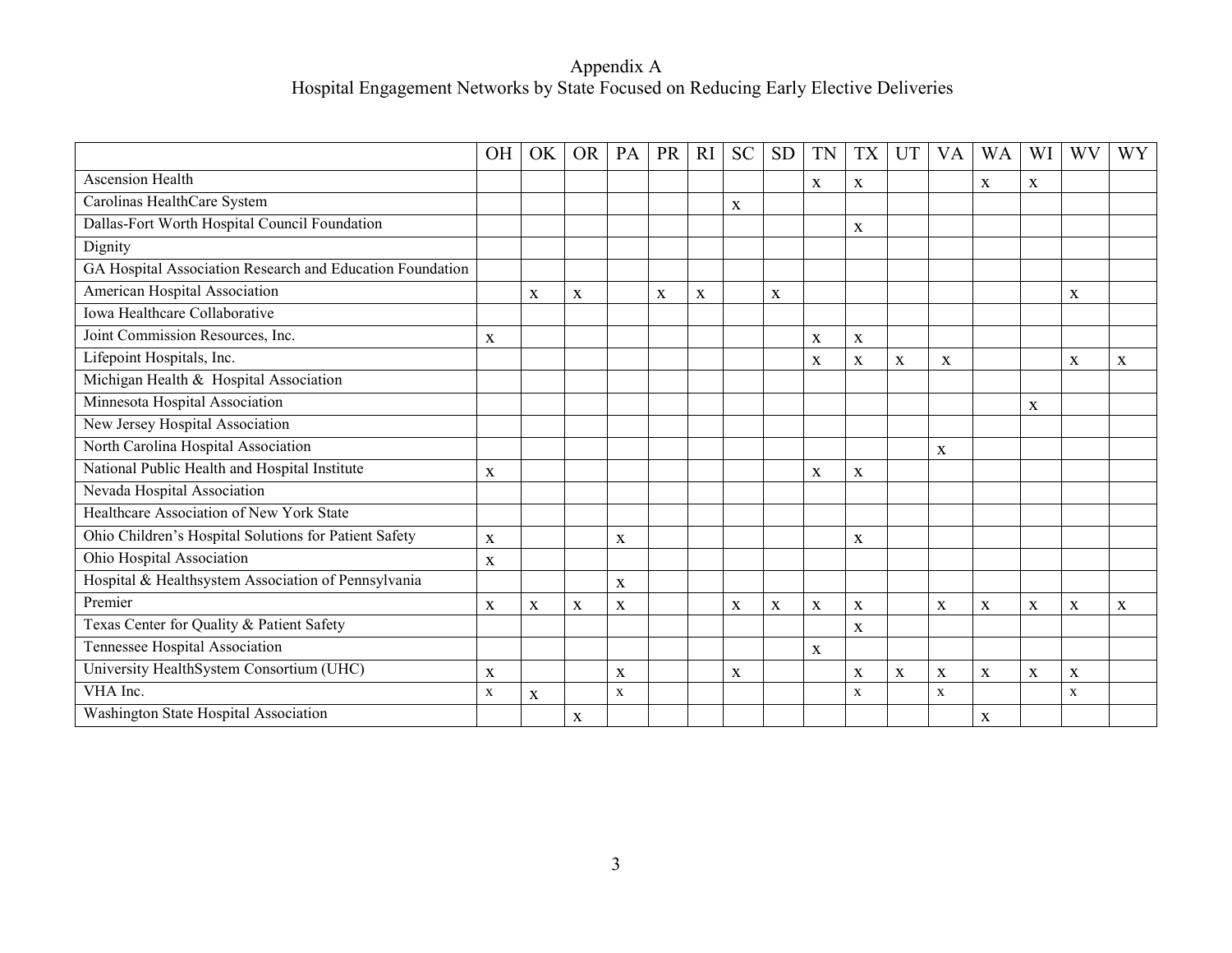### Appendix B





Applegate, J. (2012, June 14), Improving Care and Proving It. Presentation given at 2<sup>nd</sup> Annual CMS Medicaid/CHIP Quality Conference, Baltimore, MD.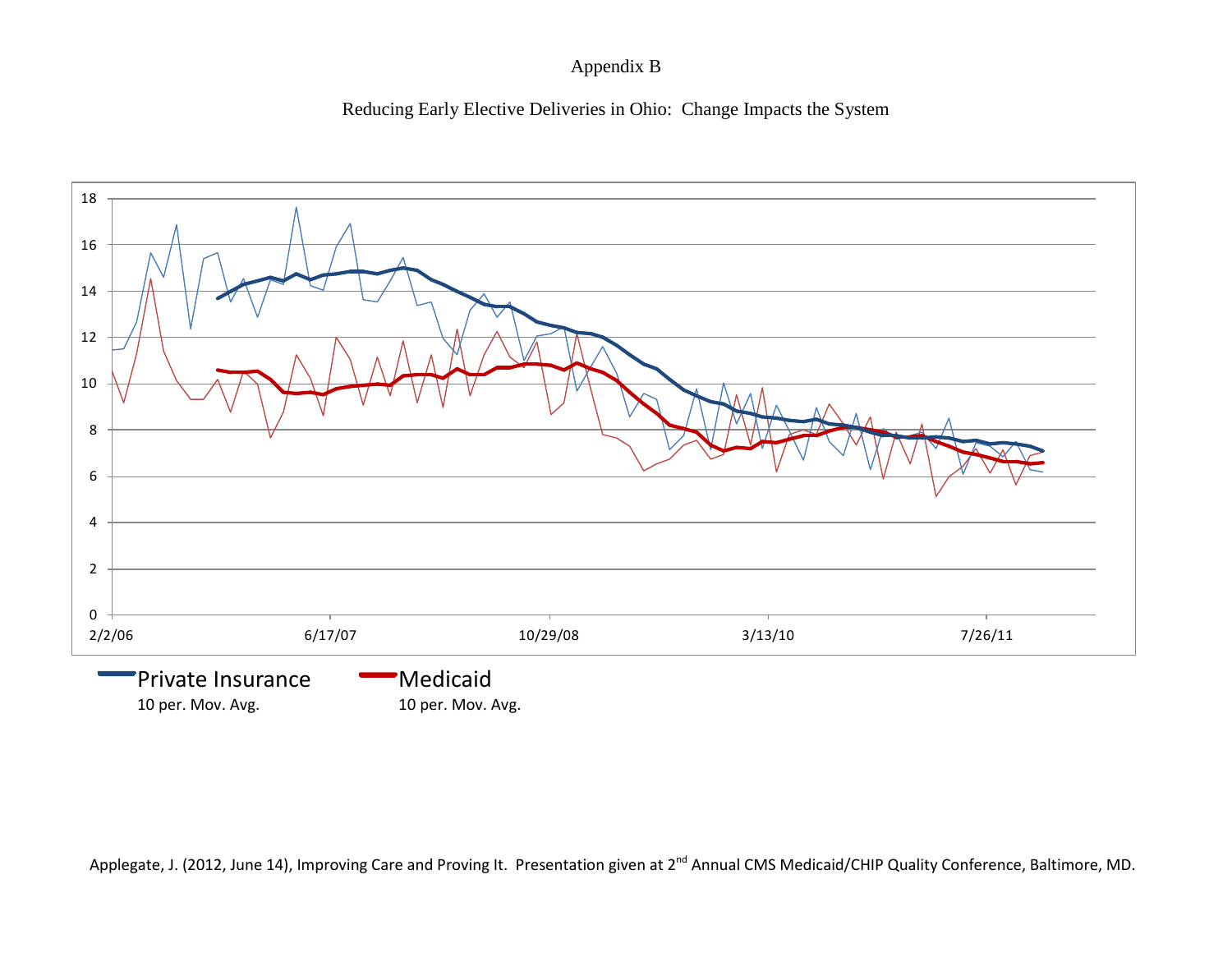| <b>State</b> | <b>Medicaid Payment</b><br>Strategies* | Collaborative Strategies*                                                      | Hard Stop Policies* | <b>COIN</b><br>Member** |
|--------------|----------------------------------------|--------------------------------------------------------------------------------|---------------------|-------------------------|
|              |                                        | Alabama Perinatal Excellence Collaborative (APEC), a collaboration of the      |                     | $\overline{X}$          |
|              |                                        | University of Alabama Birmingham, the University of South Alabama,             |                     |                         |
|              |                                        | Alabama Medicaid and statewide OB providers and hospitals, serves as           |                     |                         |
| Alabama      |                                        | resource for obstetric and other healthcare providers throughout the state of  |                     |                         |
|              |                                        | Alabama for assistance in improving perinatal outcomes. APEC released          |                     |                         |
|              |                                        | guidelines to assist providers and facilities in implementing systems to       |                     |                         |
|              |                                        | decrease the rate of early elective deliveries. <sup>1</sup>                   |                     |                         |
| Arkansas     | Medicaid Inpatient Quality             | Arkansas Health Care Payment Improvement Initiative. Partnership of            |                     | X                       |
|              | Incentive Program -                    | Arkansas Medicaid, the Arkansas Department of Human Services, Arkansas         |                     |                         |
|              | incentive for meeting                  | Blue Cross and Blue Shield, and Arkansas QualChoice to transform health        |                     |                         |
|              | threshold levels on elective           | care in the State. Defined episodes of care for Perinatal conditions for which |                     |                         |
|              | delivery measure. <sup>ii</sup>        | incentive payments are provided based on thresholds. iii iv                    |                     |                         |
| California   |                                        | The California Maternal Quality Care Collaborative (CMQCC), which              |                     |                         |
|              |                                        | engages State agencies, professional groups, hospitals and health systems,     |                     |                         |
|              |                                        | associations, public programs and advocacy groups, includes a focus on         |                     |                         |
|              |                                        | elimination of non-medically indicated elective deliveries before 39 weeks     |                     |                         |
|              |                                        | through dissemination of best practices and data strategies. <sup>v</sup>      |                     |                         |
| Florida      |                                        | Florida Perinatal Quality Collaborative (FPQC) which includes engagement       |                     | X                       |
|              |                                        | of the Florida Agency for Health Care Administration (Medicaid Agency)         |                     |                         |
|              |                                        | and Florida Department of Health, identified elimination of elective           |                     |                         |
|              |                                        | deliveries before 39 weeks as one collaborative project of focus. Vi vii       |                     |                         |
| Georgia      |                                        | Planned                                                                        |                     | X                       |
| Kentucky     |                                        | Healthy Babies are Worth the Wait - multi-stakeholder collaborative,           |                     | $\mathbf X$             |
|              |                                        | including the Kentucky Department of Health, to reduce preterm birth. The      |                     |                         |
|              |                                        | collaborative uses provider, patient and community outreach and engagement     |                     |                         |
|              |                                        | to reduce early elective deliveries. <sup>viii</sup>                           |                     |                         |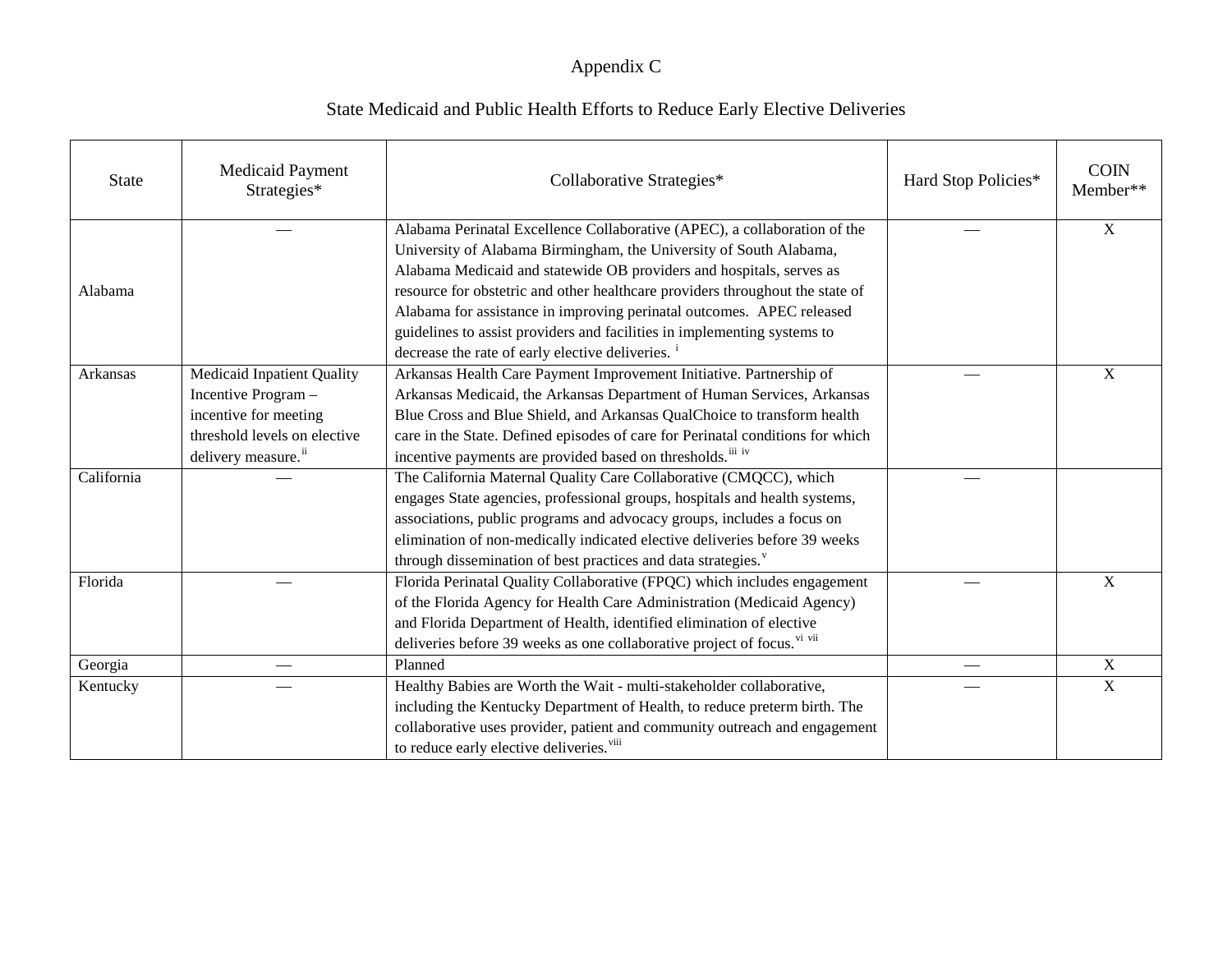| <b>State</b> | <b>Medicaid Payment</b><br>Strategies*                                                                                               | Collaborative Strategies*                                                                                                                                                                                                                                                                                                                                                                                                                                                                                                                                                                                                                                                                                                                                                                   | Hard Stop Policies*                                                                                                     | <b>COIN</b><br>Member** |
|--------------|--------------------------------------------------------------------------------------------------------------------------------------|---------------------------------------------------------------------------------------------------------------------------------------------------------------------------------------------------------------------------------------------------------------------------------------------------------------------------------------------------------------------------------------------------------------------------------------------------------------------------------------------------------------------------------------------------------------------------------------------------------------------------------------------------------------------------------------------------------------------------------------------------------------------------------------------|-------------------------------------------------------------------------------------------------------------------------|-------------------------|
| Louisiana    | Medicaid and private payer<br>incentives to providers to<br>reduce elective deliveries<br>prior to 39 weeks gestation. <sup>ix</sup> | Louisiana Birth Outcomes Initiative, a Louisiana Department of Health and<br>Hospitals (including Medicaid), public-private effort to improve the<br>outcomes of Louisiana's births and reduce Medicaid costs. The effort<br>includes statewide survey of existing policies and access to tools for<br>reduction of early elective deliveries for the largest birthing hospitals in the<br>state. $x^x$                                                                                                                                                                                                                                                                                                                                                                                     |                                                                                                                         |                         |
| Maryland     |                                                                                                                                      | Maryland Patient Safety Center Perinatal Collaborative and Perinatal<br>Learning Network. A series of interventions and best practices are shared<br>among hospitals and is sponsored by the Maryland Department of Health and<br>Mental Hygiene. <sup>xi</sup>                                                                                                                                                                                                                                                                                                                                                                                                                                                                                                                             |                                                                                                                         |                         |
| Michigan     |                                                                                                                                      | Michigan Department of Community Health (MDCH) has signed on to the<br>March of Dimes Campaign, Babies are Worth the Wait. The MDCH is co-<br>branding an array of the MOD materials along with the Michigan Health and<br>Hospital Association. MDCH is jointly covering the cost of the materials and<br>has developed a distribution plan that will go to all OB providers, delivering<br>hospitals, local health departments, FQHCs, and State Office of Great Start,<br>which has a direct connection to a large number of families with young<br>children. The State Medicaid agency is developing a policy statement<br>requiring all delivering hospitals to have a policy addressing EEDs. A media<br>event in mid-November released information about this effort. <sup>xii</sup> | Medicaid policy for<br>birthing hospitals to<br>institute hard stop<br>policies (currently in<br>public comment period) |                         |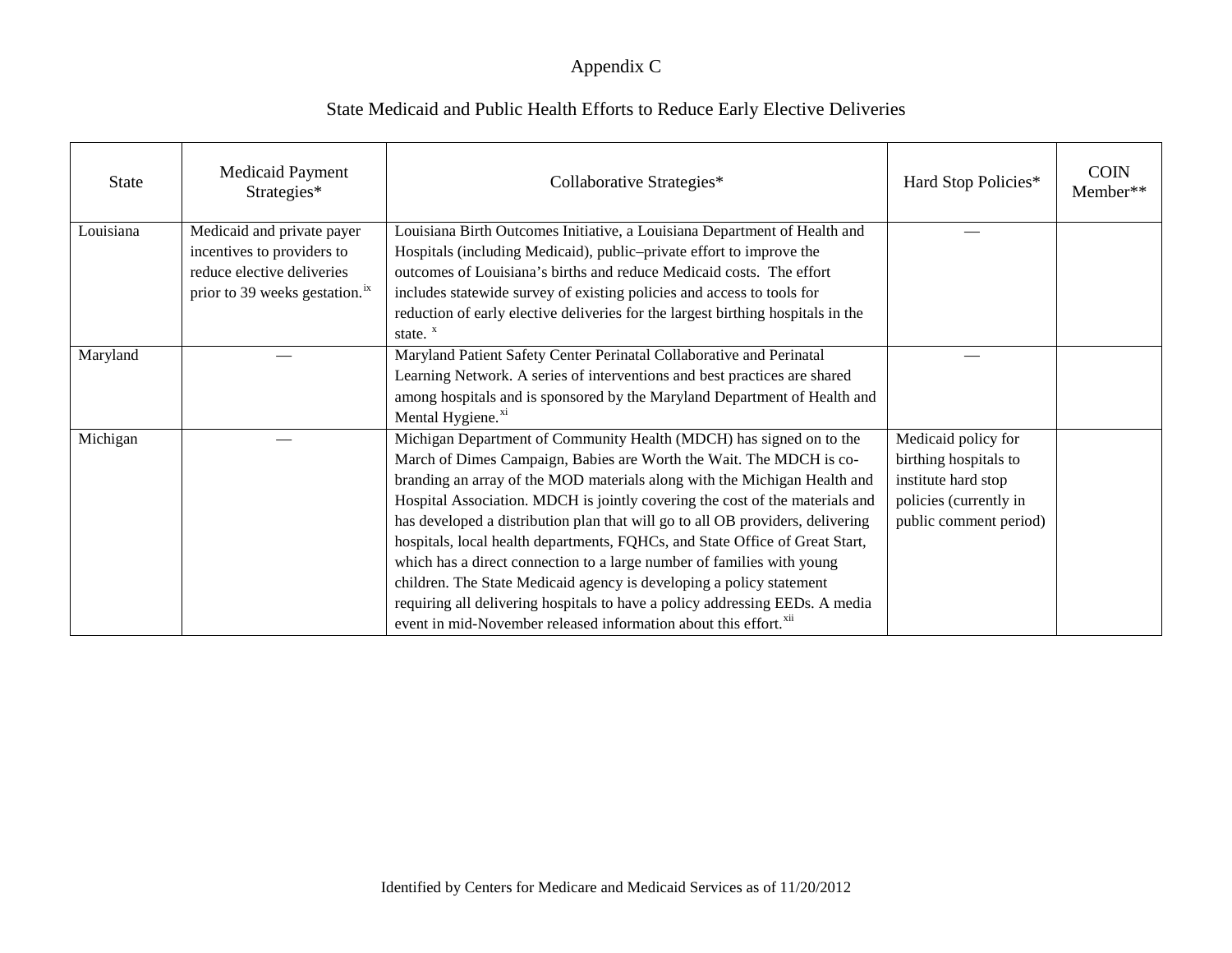| <b>State</b> | <b>Medicaid Payment</b><br>Strategies* | Collaborative Strategies*                                                                                                                                                                                                                                                                                                                                                                                                                                                                                                                                                                                                                                                    | Hard Stop Policies*                                                                                                                                                                                                                                                                                                                                        | <b>COIN</b><br>Member** |
|--------------|----------------------------------------|------------------------------------------------------------------------------------------------------------------------------------------------------------------------------------------------------------------------------------------------------------------------------------------------------------------------------------------------------------------------------------------------------------------------------------------------------------------------------------------------------------------------------------------------------------------------------------------------------------------------------------------------------------------------------|------------------------------------------------------------------------------------------------------------------------------------------------------------------------------------------------------------------------------------------------------------------------------------------------------------------------------------------------------------|-------------------------|
| Minnesota    |                                        | Minnesota Department of Human Services Perinatal Practices Advisory<br>Group, which includes Medicaid, developed recommendations regarding<br>early elective deliveries (EED) that became the basis of statute. The statute<br>include having hospitals establish hard stop policies on elective induction,<br>hospital based quality review, estimation of gestational age before 20 weeks<br>gestation, and encouraging medical providers to educate patients on the risks<br>of early-term inductions. xiii<br>With hard stop requirements currently suspended, Medicaid is working<br>collaboratively with the Minnesota Hospital Association to collect data on<br>EED. | • For all births covered<br>by Minnesota<br>Medicaid, hospitals<br>must have an early<br>elective hard stop<br>policy and quality<br>review process in<br>place or submit to the<br>department<br>indications for early<br>induction.<br>Requirement<br>suspends if 90% of<br>births are at sites with<br>policies.<br>Requirement<br>currently suspended. |                         |
| Mississippi  |                                        | Mississippi State Department of Health (MSDH) and the March of Dimes are<br>working with the Mississippi Chapters of the American Association of<br>Pediatrics, the American Congress of Obstetricians and Gynecologists, the<br>Mississippi Hospital Association, the Division of Medicaid, and the<br>University of Mississippi Medical Center to increase healthy births in<br>Mississippi.<br>In Mississippi, health officials are tackling pre-term birth and infant mortality<br>by a number of targeted items, including ending elective C-section deliveries,<br>and inductions before 39 weeks. <sup>xiv</sup>                                                      |                                                                                                                                                                                                                                                                                                                                                            | $\mathbf X$             |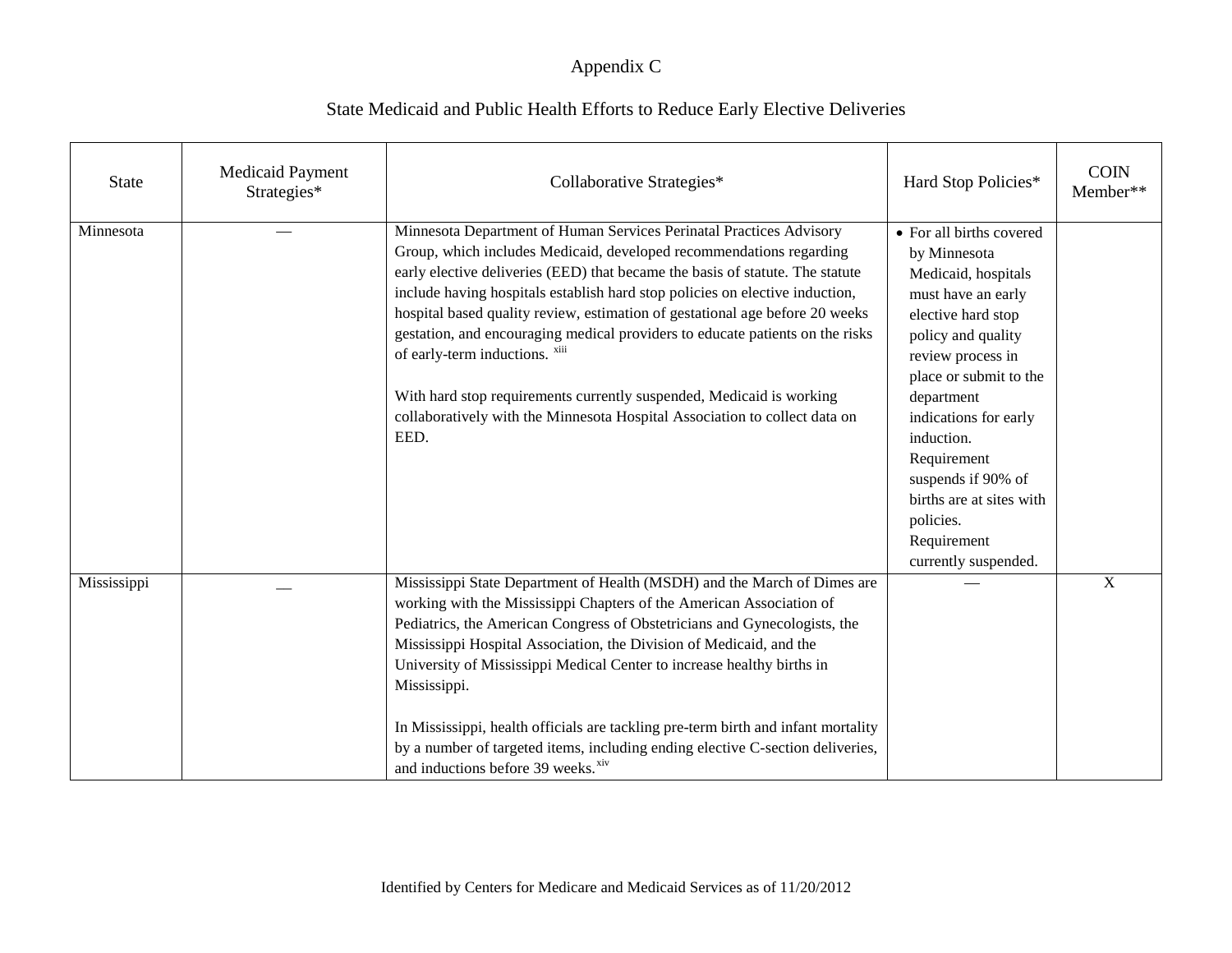| <b>State</b>   | <b>Medicaid Payment</b><br>Strategies*  | Collaborative Strategies*                                                    | Hard Stop Policies*               | <b>COIN</b><br>Member** |
|----------------|-----------------------------------------|------------------------------------------------------------------------------|-----------------------------------|-------------------------|
| New York       | Medicaid will not cover                 |                                                                              | Related to payment                |                         |
|                | Elective C-section deliveries           |                                                                              | policy                            |                         |
|                | or elective induction of labor          |                                                                              |                                   |                         |
|                | less than 39 weeks unless a             |                                                                              |                                   |                         |
|                | documented medical                      |                                                                              |                                   |                         |
|                | indication is present. <sup>xv</sup>    |                                                                              |                                   |                         |
| New Mexico     | Medicaid will not cover                 |                                                                              |                                   | $\mathbf X$             |
|                | elective deliveries before 39           |                                                                              |                                   |                         |
|                | weeks gestation without a               |                                                                              |                                   |                         |
|                | medical indication, denials             |                                                                              |                                   |                         |
|                | may be subject to                       |                                                                              |                                   |                         |
|                | retrospective revisions. <sup>xvi</sup> |                                                                              |                                   |                         |
| North Carolina | Medical Homes receive                   | The Perinatal Quality Collaborative of North Carolina (PQCNC), which         | EED Hard-Stop                     | X                       |
|                | Medicaid incentive payments             | includes participation of NC Division of Medical Assistance, the NC          | Protocol Pledge                   |                         |
|                | for meeting quality thresholds          | Division of Public Health and Community Care of North Carolina (CCNC),       | Taken by over 50 NC               |                         |
|                | including elective delivery             | has an initiative to eliminate elective deliveries under 39 weeks' gestation | hospitals by placing a            |                         |
|                | $\mbox{rates.}^{\mbox{{\sc xvii}}}$     | without documented pulmonary maturity studies in participating hospitals.    | "hard stop" policy for            |                         |
|                |                                         | The collaborative uses patient and provider education, as well as            | labor and delivery. <sup>xx</sup> |                         |
|                |                                         | development and implementation of hard stop policies to reduce early         |                                   |                         |
|                |                                         | deliveries. <sup>xviii</sup> xix                                             |                                   |                         |
| Oklahoma       |                                         | OK State Department of Health and multiple partners Every Week Counts        |                                   | $\mathbf{X}$            |
|                |                                         | Collaborative is a statewide effort to eliminate non-medically indicated     |                                   |                         |
|                |                                         | (elective) deliveries before 39 completed weeks of pregnancy. xxi            |                                   |                         |
| Ohio           |                                         | Ohio Perinatal Quality Collaborative (OPQC) a statewide network including    |                                   |                         |
|                |                                         | Ohio Medicaid focused on improving perinatal health. The OPQC plans to       |                                   |                         |
|                |                                         | expand efforts to 16 additional Ohio maternity hospitals to eliminate all    |                                   |                         |
|                |                                         | scheduled early deliveries without medical necessity. <sup>xxii</sup>        |                                   |                         |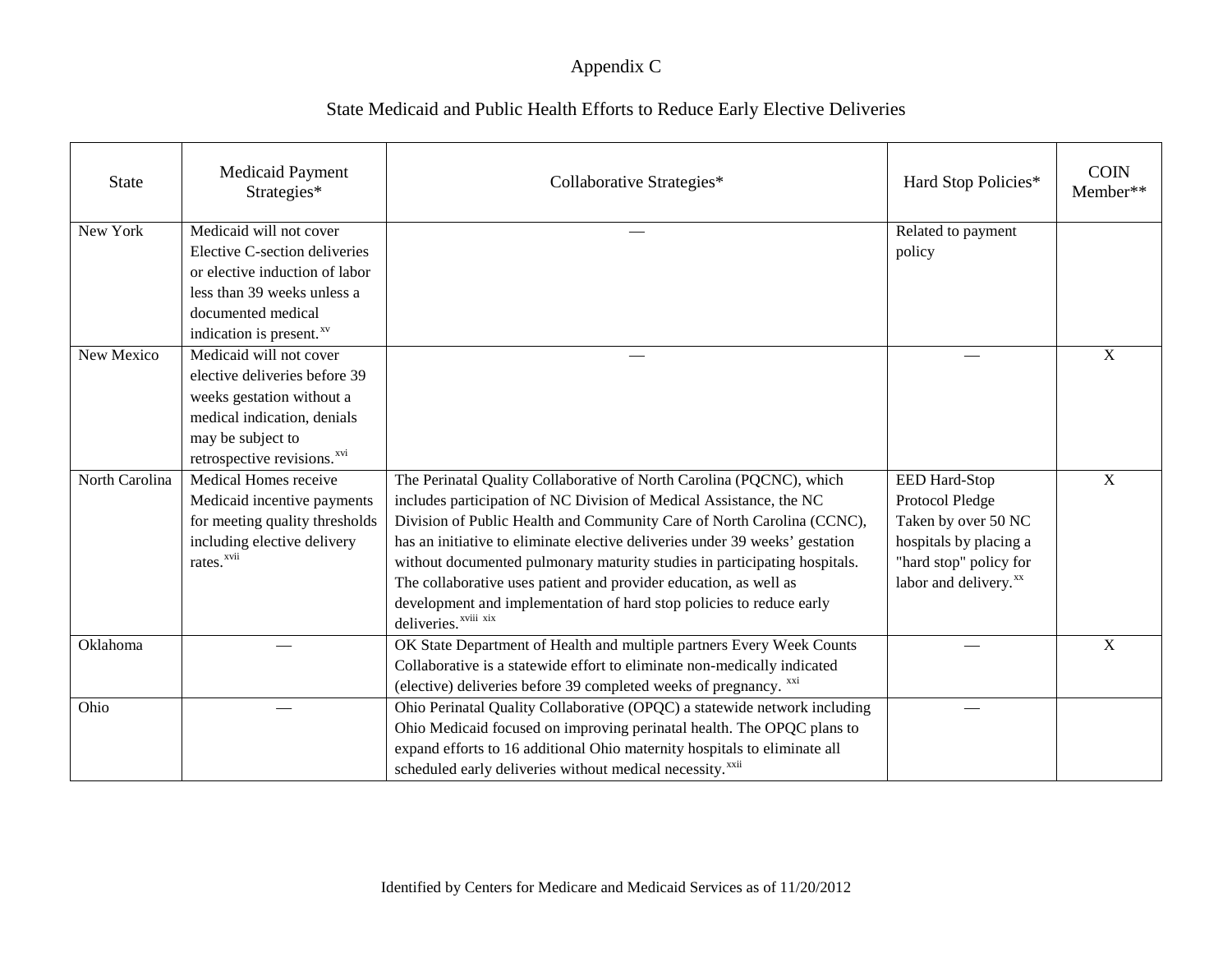| <b>State</b>   | Medicaid Payment<br>Strategies*                                                                                                                                                 | Collaborative Strategies*                                                                                                                                                                                                                                                          | Hard Stop Policies*                                                                                                                                                                                                                                                 | <b>COIN</b><br>Member** |
|----------------|---------------------------------------------------------------------------------------------------------------------------------------------------------------------------------|------------------------------------------------------------------------------------------------------------------------------------------------------------------------------------------------------------------------------------------------------------------------------------|---------------------------------------------------------------------------------------------------------------------------------------------------------------------------------------------------------------------------------------------------------------------|-------------------------|
| Oregon         |                                                                                                                                                                                 |                                                                                                                                                                                                                                                                                    | Seventeen Oregon<br>$hospitals$ — including<br>all nine birthing<br>hospitals in the Portland<br>area — have agreed to a<br>"hard stop" on the<br>elective procedures.<br>The agreement covers<br>about half of the<br>deliveries in the<br>state. <sup>xxiii</sup> |                         |
| South Carolina | Effective January 1, 2013,<br>Medicaid and Blue Cross<br>Blue Shield policies will deny<br>payment for non-medically<br>necessary early elective<br>deliveries. <sup>xxiv</sup> | South Carolina Birth Outcomes Initiative (BOI) is an effort by the South<br>Carolina Department of Health and Human Services (SCDHHS) and its<br>partners to improve the health of newborns covered by Medicaid. One of the<br>key goals is eliminating early elective deliveries. |                                                                                                                                                                                                                                                                     | $\overline{X}$          |
| Tennessee      | Cesarean and Vaginal<br>Delivery Reimbursement -<br>Cesarean and vaginal<br>deliveries reimbursed at the<br>same rate. <sup>xxv</sup>                                           | Tennessee Initiative for Perinatal Quality Care (TIPQC) uses data collection<br>and best practices approach for reduction of elective deliveries before 39<br>weeks and implemented pilot project in Davidson County. <sup>xxvi</sup>                                              |                                                                                                                                                                                                                                                                     | X                       |
| Texas          | Medicaid will deny payment<br>for claims non-medically<br>necessary early elective<br>deliveries, but allow<br>retrospective reviews for<br>reconsideration. xxvii              | Healthy Texas Babies initiative was developed to help Texas communities<br>decrease infant mortality and preterm birth, including a focus on reducing<br>early elective deliveries, using evidence-based interventions.                                                            |                                                                                                                                                                                                                                                                     | $\mathbf X$             |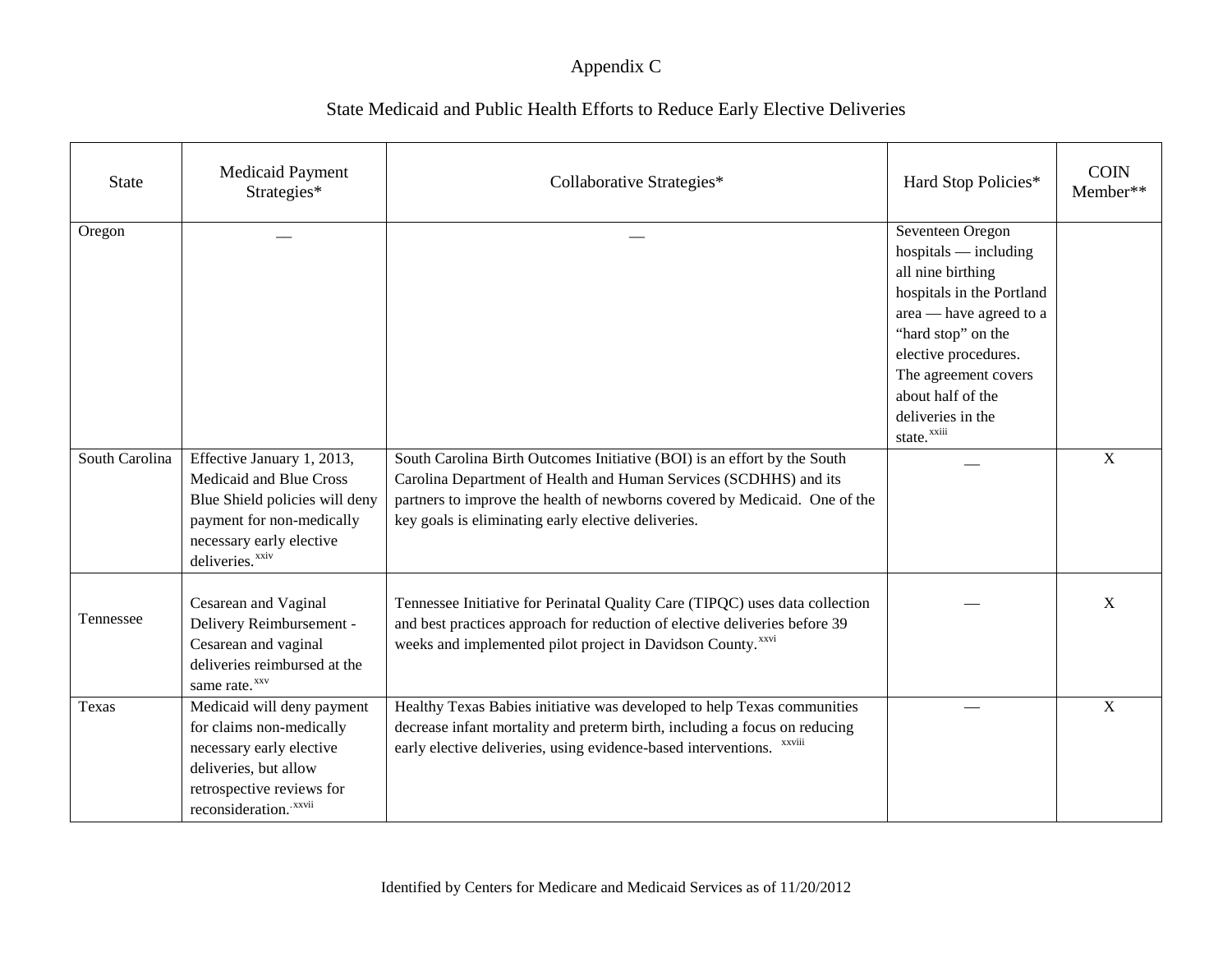## State Medicaid and Public Health Efforts to Reduce Early Elective Deliveries

| <b>State</b> | Medicaid Payment<br>Strategies*                                                                                                                               | Collaborative Strategies* | Hard Stop Policies* | <b>COIN</b><br>Member** |
|--------------|---------------------------------------------------------------------------------------------------------------------------------------------------------------|---------------------------|---------------------|-------------------------|
| Washington   | Medicaid pays reduced rates<br>for non-emergent C-section<br>to that of vaginal delivery. <sup>xxix</sup>                                                     |                           |                     |                         |
|              | One percent Medicaid quality<br>incentive for hospitals<br>achieving a target of less than<br>7% for elective deliveries<br>prior to 39 weeks. <sup>xxx</sup> |                           |                     |                         |

\* — indicates that no strategies or policies for the respective column have been identified for that State

\*\* X indicates a State's membership in the Health Resources and Services Administration Collaborative Improvement and Innovation Network (COIN) Strategy Team for Reducing Elective Deliveries Before 39 Weeks Gestation

<sup>iv</sup> Arkansas Medicaid Regulation (2012, June 8). Letter to Donna Davis. Retrieved from: <http://www.paymentinitiative.org/referenceMaterials/Documents/Episode%20performance%20payments%20for%20Ambulatory%20URI,%20ADHD%20and%20Perinatal%20Care.pdf>

 $v$  <39 Week Toolkit (2011, June 13). California Maternal Quality Care Collaborative. Retrieved from http://www.cmqcc.org/ 39\_week\_toolkit.

vi Florida Perinatal Quality Collaborative (2011, March 1). Florida Perinatal Quality Collaborative Strategic Plan Summary, <http://xa.yimg.com/kq/groups/16353593/536870332/name/Florida+Perinatal+Quality+Collaborative+Strategic+Plan.pdf>

<sup>vii</sup> Florida Hospital Association Hospital Engagement Network (FHA HEN), Florida Perinatal Quality Collaborative (FPQC), March of Dimes Florida Chapter, University of South Florida (USF) (2012, September 24). Eliminating Early Elective Deliveries in Florida (Online RSVP form). Retrieved from <https://www.signup4.net/Public/ap.aspx?EID=HENO10E>

<sup>-</sup><sup>i</sup> Alabama Medicaid (2012, March 5). Guidelines for scheduled deliveries prior to 39 weeks gestation. Retrieved from: [http://medicaid.alabama.gov/documents/4.0\\_Programs/4.4\\_Medical\\_Services/4.4.7\\_Maternity\\_Care/4.4.7.5\\_APEC/4.4.7.5\\_Guidelines\\_Deliveries\\_Prior\\_39\\_3-5-12.pdf](http://medicaid.alabama.gov/documents/4.0_Programs/4.4_Medical_Services/4.4.7_Maternity_Care/4.4.7.5_APEC/4.4.7.5_Guidelines_Deliveries_Prior_39_3-5-12.pdf)

<sup>&</sup>lt;sup>ii</sup> Arkansas Foundation for Medical Care (2013). Arkansas Medicaid Inpatient Quality Incentive Specifications Manual. Retrieved from : <http://mmcs.afmc.org/HealthCareProfessionals/MedicaidQualityImprovement/InpatientQualityIncentiveIQI.aspx>

iii State of Arkansas (2011, October 13). Episode overview: Pregnancy, Delivery, Neonatal Intensive Care. Retrieved from<http://www.paymentinitiative.org/referenceMaterials/Documents/CorrectEpisodeOverview.pdf>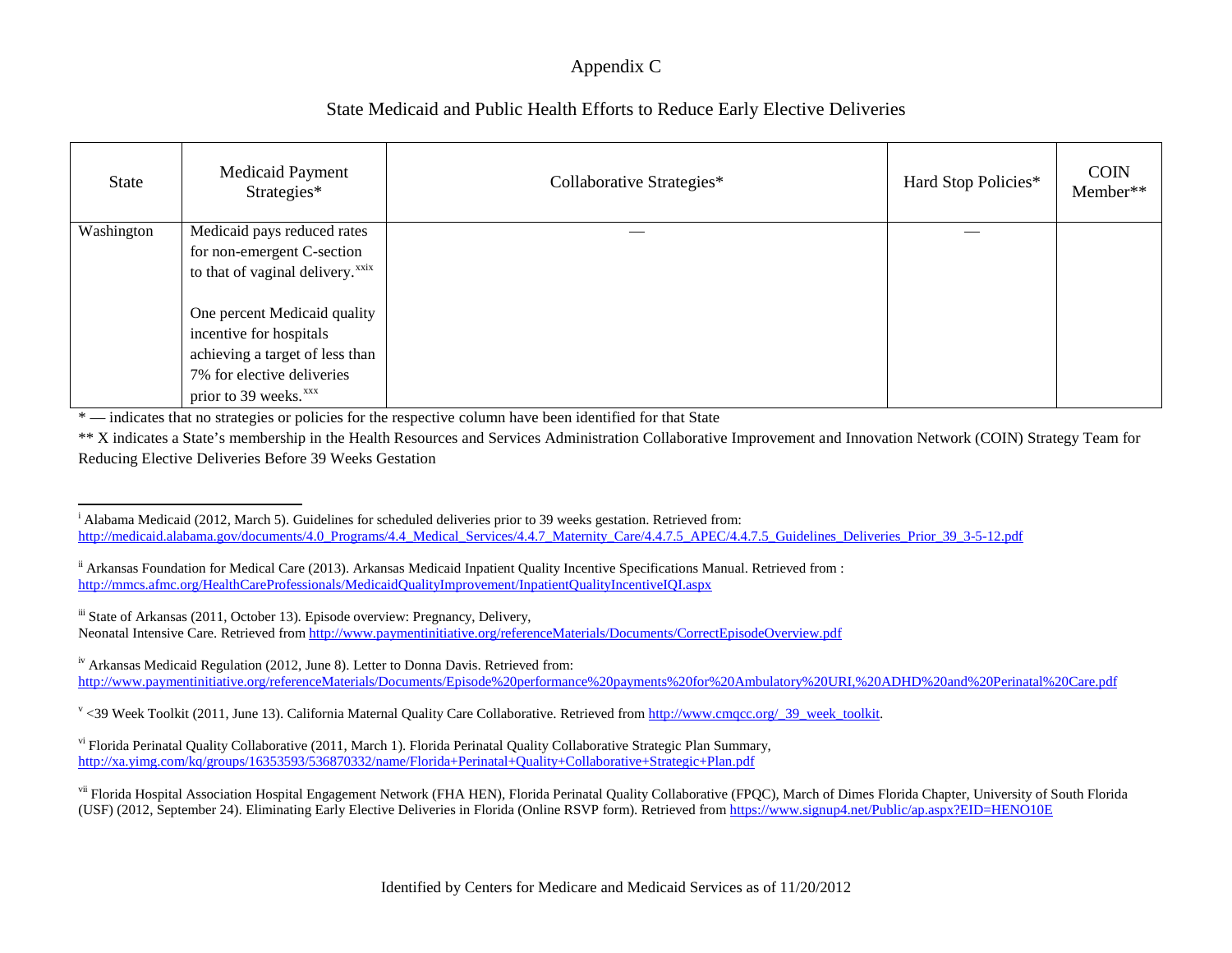### <span id="page-16-7"></span><span id="page-16-6"></span><span id="page-16-5"></span><span id="page-16-4"></span><span id="page-16-3"></span><span id="page-16-2"></span><span id="page-16-1"></span><span id="page-16-0"></span>State Medicaid and Public Health Efforts to Reduce Early Elective Deliveries

 $\overline{a}$ viii March of Dimes Healthy Babies are Worth the Wait® Preventing Preterm Births through Community-based Interventions: An Implementation Manual. Retrieved from [http://www.marchofdimes.com/HBWW\\_manual\\_12-21-10.pdf](http://www.marchofdimes.com/HBWW_manual_12-21-10.pdf)

<sup>ix</sup> Johnson, K. (2012, August). Issue Brief: Addressing Women's Health Needs and Improving Birth Outcomes: Results from a Peer-to-Peer State Medicaid Learning Project Commonwealth Issue Brief. Retrieved from [http://www.commonwealthfund.org/~/media/Files/Publications/Issue%20Brief/2012/Aug/1620\\_Johnson\\_addressing\\_womens\\_htl\\_needs\\_improving\\_birth\\_ib.pdf](http://www.commonwealthfund.org/~/media/Files/Publications/Issue%20Brief/2012/Aug/1620_Johnson_addressing_womens_htl_needs_improving_birth_ib.pdf)

<sup>x</sup> Romano, A. (2012, August 28). From the TMC blog: Multi-state collaborative works to improve pre- and inter-conception health. Retrieved from <http://transform.childbirthconnection.org/tag/medicaid/>

xi Improving Culture and Teamwork: Maryland Perinatal Collaborative (n. d.). National Perinatal Information Center/Quality Analytic Services (NPIC/QAS). Retrieved from <http://www.marylandpatientsafety.org/html/collaboratives/perinatal/index.html>

<sup>xii</sup> Michigan Infant Mortality Reduction Plan. Available: [www.michigan.gov/documents/mdch/MichiganIMReductionPlan\\_UPDATED\\_395151\\_7.pdf](http://www.michigan.gov/documents/mdch/MichiganIMReductionPlan_UPDATED_395151_7.pdf)

xiii Ohnsorg, T., Schiff, J. (2010 November). Reducing Elective Inductions before 39 Weeks.

xiv Mississippi State Department of Health. Health Department Accepts Challenge to Help Lower the State's Pre-term Birth Rate (2012, May 10). Retrieved from [http://www.marchofdimes.com/mississippi/news\\_9128.html](http://www.marchofdimes.com/mississippi/news_9128.html)

xv Spread Sheet. Retrieved from [http://www.health.ny.gov/health\\_care/medicaid/redesign/docs/mrt\\_phaseii\\_enacted.xls](http://www.health.ny.gov/health_care/medicaid/redesign/docs/mrt_phaseii_enacted.xls)

<sup>xvi</sup> Collaborative Improvement & Innovation Network (COIN) to Reduce Infant Mortality, Elective Deliveries Strategy Team Call (2012, November 20).

<sup>xvii</sup> Collaborative Improvement & Innovation Network (COIN) to Reduce Infant Mortality, Elective Deliveries Strategy Team (2012, July 23). Summary of Responses: AL, FL, GA, KY, LA, MS, NM, NC, OK, TN, TX: Pre-call Survey for the <39 Week COIN Collaborative. Infant Mortality Collaborative Meeting, July 23-24, 2012, Arlington, VA. See: 39 Week COIN Pre-Call Survey – Summary of Responses 12 States BW.PDF

xviii Perinatal Quality Collaborative of North Carolina (n.d.). North Carolina: Pursuing Perinatal Perfection. Retrieved from http://www.pqcnc.org/documents/POCNCNorthCarolinaPursuingPerinatalPerfection.pdf

xix Perinatal Quality Collaborative of North Carolina (2012). Early Elective Delivery Rapid Improvement Project: April 2012- October 2012. Retrieved fro[m http://www.ncqualitycenter.org/nocva/pdf/EEDFlyer.pdf](http://www.ncqualitycenter.org/nocva/pdf/EEDFlyer.pdf)

<sup>xx</sup> North Carolina Center for Hospital Quality and Patient Safety (n.d.). EED Hard-Stop Protocol Pledge. Retrieved from<http://www.ncqualitycenter.org/programs/eedpledge.lasso>

xxi Alabama Department of Public Health, Video Communications and Distance Learning Division (2012, August 21). ASTHO Health Babies Initiative and Infant Mortality. Retrieved fro[m http://www.adph.org/ALPHTN/assets/2012FIMRJarris.pdf](http://www.adph.org/ALPHTN/assets/2012FIMRJarris.pdf)

<sup>xxii</sup> Ohio's 39-Week Project: Collaborating to Deliver Quality Care & Healthy Babies (n. d.). Ohio Perinatal Quality Collaborative. Retrieved from [https://opqc.net/webfm\\_send/277](https://opqc.net/webfm_send/277)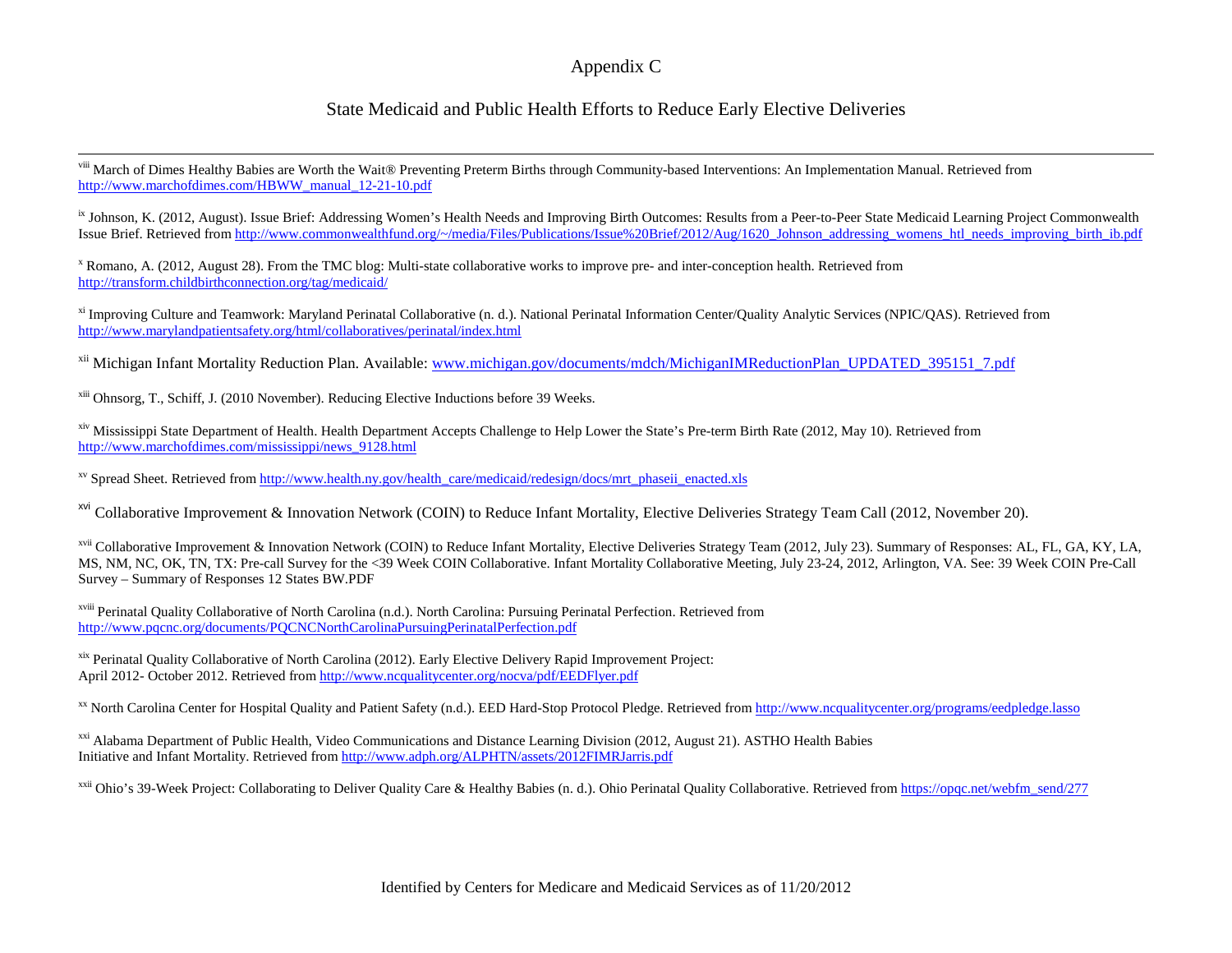### <span id="page-17-18"></span><span id="page-17-17"></span><span id="page-17-16"></span><span id="page-17-15"></span><span id="page-17-14"></span><span id="page-17-13"></span><span id="page-17-12"></span><span id="page-17-11"></span><span id="page-17-10"></span><span id="page-17-9"></span><span id="page-17-8"></span><span id="page-17-7"></span><span id="page-17-6"></span><span id="page-17-5"></span><span id="page-17-4"></span><span id="page-17-3"></span><span id="page-17-2"></span><span id="page-17-1"></span><span id="page-17-0"></span>State Medicaid and Public Health Efforts to Reduce Early Elective Deliveries

 $\overline{a}$ <sup>xxiii</sup> Flam, L. (2011, August 15). Hospitals take 'hard stop' on early elective C-sections, inductions. Retrieved from [http://www.msnbc.msn.com/id/44148964/ns/health-pregnancy/t/hospitals](http://www.msnbc.msn.com/id/44148964/ns/health-pregnancy/t/hospitals-take-hard-stop-early-elective-c-sections-inductions/)[take-hard-stop-early-elective-c-sections-inductions/](http://www.msnbc.msn.com/id/44148964/ns/health-pregnancy/t/hospitals-take-hard-stop-early-elective-c-sections-inductions/) 

<sup>xxiv</sup> Collaborative Improvement & Innovation Network (COIN) to Reduce Infant Mortality, Elective Deliveries Strategy Team Call (2012, November 20).

xxv UnitedHealthCare (n. d.). Notice of TennCare Rate Reduction, United Healthcare Community Plan. Retrieved from [http://www.tnaap.org/Files/News/TNBudgetReductionLetter\\_052711.pdf](http://www.tnaap.org/Files/News/TNBudgetReductionLetter_052711.pdf)

xxvi Tennessee Initiative for Perinatal Quality Care (2011). TIPQC 2011 Annual Meeting Report:<http://www.tipqc.org/assets/434/2011-annual-report-cover.png>

 $x$ <sup>xxvii</sup> Texas Legislation (2011, May 21). H.B. No. 1983.Retrieved from :<http://www.legis.state.tx.us/tlodocs/82R/billtext/pdf/HB01983F.pdf#navpanes=0>

xxviii Texas Department of State Health Services (2012, June 27). Healthy Texas Babies Provider Initiatives. Retrieved from<http://www.dshs.state.tx.us/healthytexasbabies/initiatives.aspx>

xxix Washington State Department of Social & Health Services. "2009 Fact Sheet: Hospital Cost Controls". Retrieved from [http://hrsa.dshs.wa.gov/news/documents/fact\\_009007hospitalpurchasingratescsections040809.pdf](http://hrsa.dshs.wa.gov/news/documents/fact_009007hospitalpurchasingratescsections040809.pdf)

xxx Washington State Hospital Association (n. d.). Reducing Elective Delivery Prior to 39 Weeks. Retrieved from<http://www.wsha.org/0398.cfm>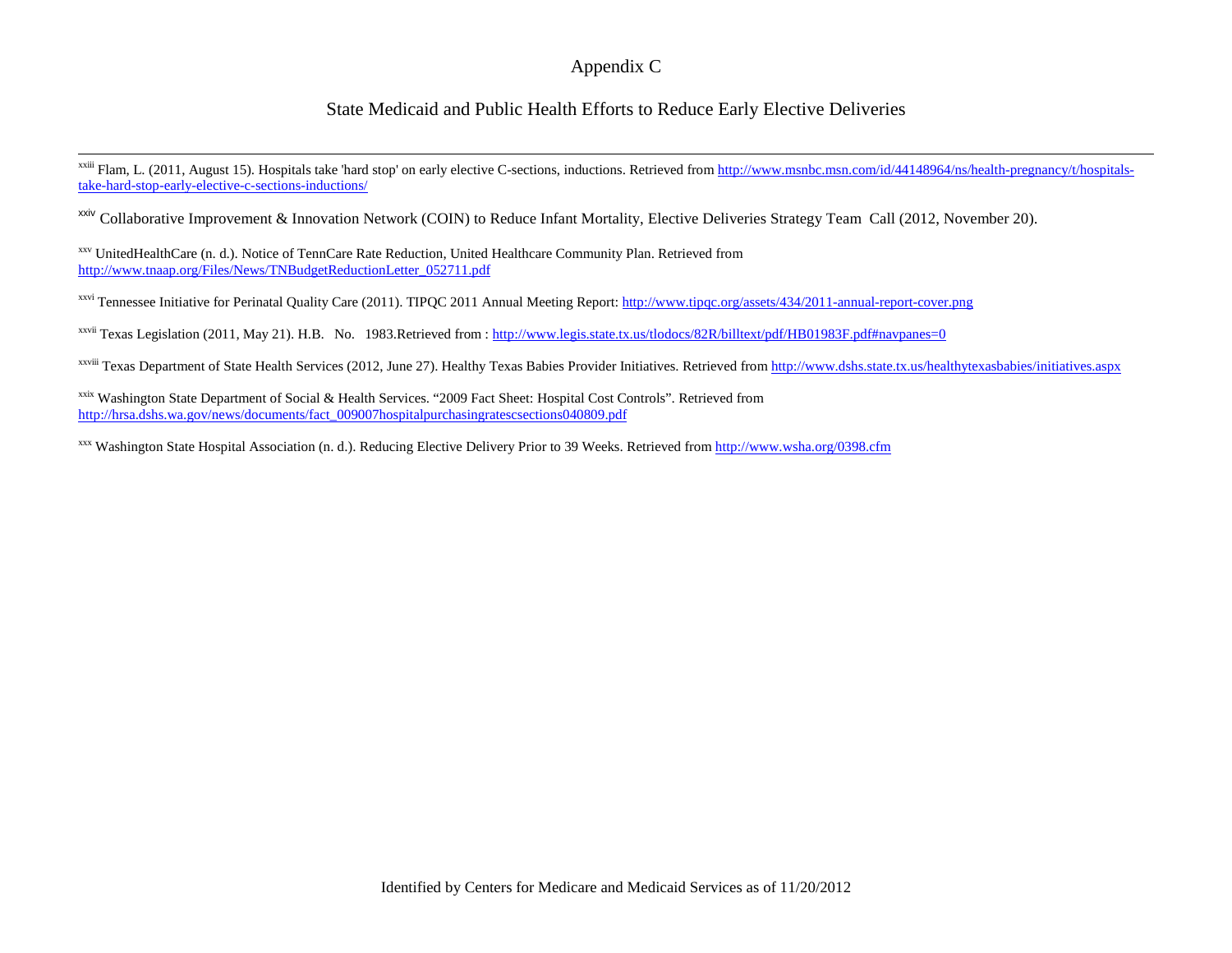## Appendix D

## Resources and Initiatives for Reducing Early Elective Deliveries

| Organization                        | Description                                                             | Website                                 |
|-------------------------------------|-------------------------------------------------------------------------|-----------------------------------------|
| American College of                 | Provider resources for eliminating                                      | http://www.acog.org/                    |
| Obstetricians and                   | early elective deliveries. National                                     |                                         |
| Gynecologist (ACOG)                 | campaign                                                                |                                         |
| Association of Maternal and         | <b>Building a Comprehensive</b>                                         | www.amchp.org                           |
| Child Health Programs               | Initiative to Improve Birth                                             |                                         |
| (AMCHP)                             | Outcomes and Reduce Infant                                              |                                         |
|                                     | Mortality: The AMCHP                                                    |                                         |
|                                     | Compendium                                                              |                                         |
|                                     |                                                                         |                                         |
| Association of State and            | Health Baby Challenge in                                                | http://www.astho.org/healthybabies/     |
| <b>Territorial Health Officials</b> | collaboration with the Maternal and                                     |                                         |
| (ASTHO)                             | Child Health Bureau of HRSA, the<br>Association of Maternal and Child   |                                         |
|                                     | Health Programs, the March of                                           |                                         |
|                                     | Dimes, the Centers for Disease                                          |                                         |
|                                     | Control and Prevention, and other                                       |                                         |
|                                     | partners to develop a national                                          |                                         |
|                                     | strategy to reduce infant mortality                                     |                                         |
|                                     | and prematurity across the United                                       |                                         |
|                                     | States.                                                                 |                                         |
| <b>Association of Women's</b>       | Don't Rush MeGo the Full Forty"                                         | www.awhonn.org/                         |
| Health, Obstetric and               | Consumer Campaign                                                       |                                         |
| <b>Neonatal Nurses</b>              |                                                                         |                                         |
| (AWHONN)                            | Research and resources regarding                                        |                                         |
|                                     | early elective deliveries                                               |                                         |
| Collaborative Improvement &         | A Health Resources and Services                                         | mchb.hrsa.gov/infantmortality/coin/inde |
| Innovation Network (COIN)           | Administration (HRSA) supported                                         | x.html                                  |
| to Reduce Infant Mortality          | public-private partnership to reduce                                    |                                         |
|                                     | infant mortality and improve birth                                      |                                         |
|                                     | outcomes in 13 southern States.                                         |                                         |
|                                     | One of five broad strategies, is a<br>reduction of early elective       |                                         |
|                                     | deliveries.                                                             |                                         |
|                                     |                                                                         |                                         |
| LeapFrog                            | Provides information and resources                                      | www.LeapFrogGroup.org                   |
|                                     | about hospital safety and quality;<br>promote full public disclosure of |                                         |
|                                     | hospital performance information                                        |                                         |
|                                     | including rates of early elective                                       |                                         |
|                                     | deliveries                                                              |                                         |
|                                     |                                                                         |                                         |
| March of Dimes                      | Healthy Babies are Worth the                                            | www.marchofdimes.com                    |
|                                     | Weight Campaign. Toolkits and                                           |                                         |
|                                     | resources aimed at providers and                                        |                                         |
|                                     | patients                                                                |                                         |
|                                     | Pubic campaigns and funding                                             |                                         |
|                                     | support for Education and research                                      |                                         |